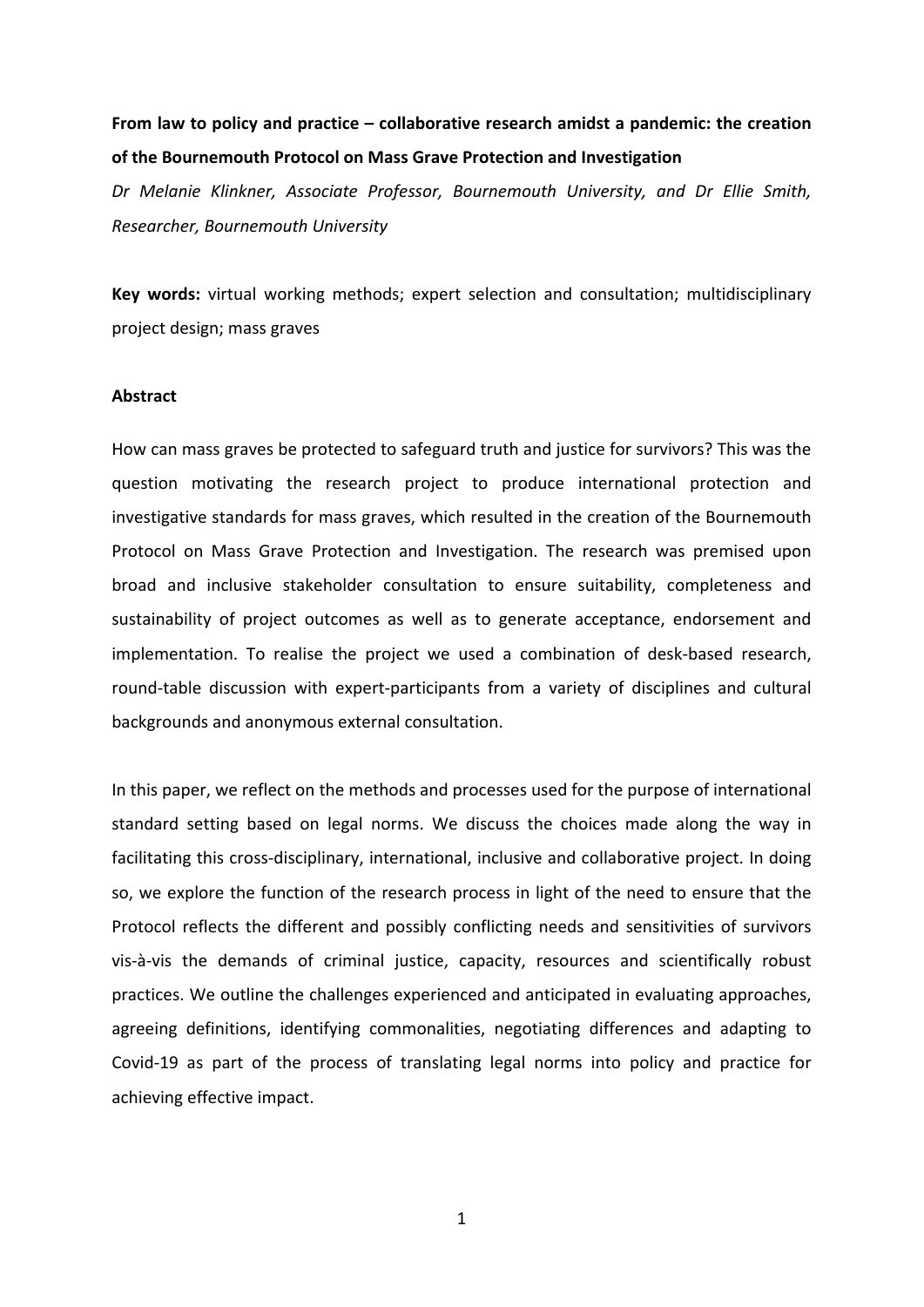#### **1. Introduction**

Mass graves are sites of unimaginable human loss and cruelty. For families of the missing, the need to know where their loved ones are, to understand what happened to them and to have their bodies returned to them for respectful mourning can be overwhelming. Mass graves also contain evidence that is likely to be instrumental not only for the identification and repatriation of remains, but also for fulfilling families' rights to truth and justice. The effective protection and investigation of mass graves is therefore essential for families, investigative and prosecutorial bodies nationally and internationally, and for societies seeking to come to terms with a troubled and violent past.

Yet while there are a number of best practice approaches available amongst various actors in the field, the standard of investigations can be variable, with the result that the rights of families to truth and justice are not consistently met. Until December of 2020, there were no universal or common standards. The aim of our project was to respond to this gap.

On 10<sup>th</sup> December 2020, marking human rights day, the International Protocol on Mass Grave Protection and Investigation (the 'Protocol') went live. It defines international standards to ensure that mass graves are effectively protected and investigated to standards that are lawful, effective and respectful. Grounded in international law, the Protocol charts the various stages of mass grave exhumation, from discovery and safe reporting of the site, to its investigation, the identification and return of human remains to families and avenues for justice, including the use of mass grave evidence in various proceedings. It was produced with the input of forensic and legal experts from a range of organisations, including the International Commission for Missing Persons, the International Criminal Court, the International Committee of the Red Cross, the UN and Interpol, and has already gone in to use in a number of investigation scenarios globally.<sup>[1](#page-1-0)</sup>

In this contribution, we describe the methodology and processes adopted for the purpose of developing the Protocol, and the reasoning behind the methods chosen.

<span id="page-1-0"></span> $1$  For more information, and for the Protocol itself, see Mass grave protection for truth and justice  $|$ [Bournemouth University.](https://www.bournemouth.ac.uk/research/projects/mass-grave-protection-truth-justice)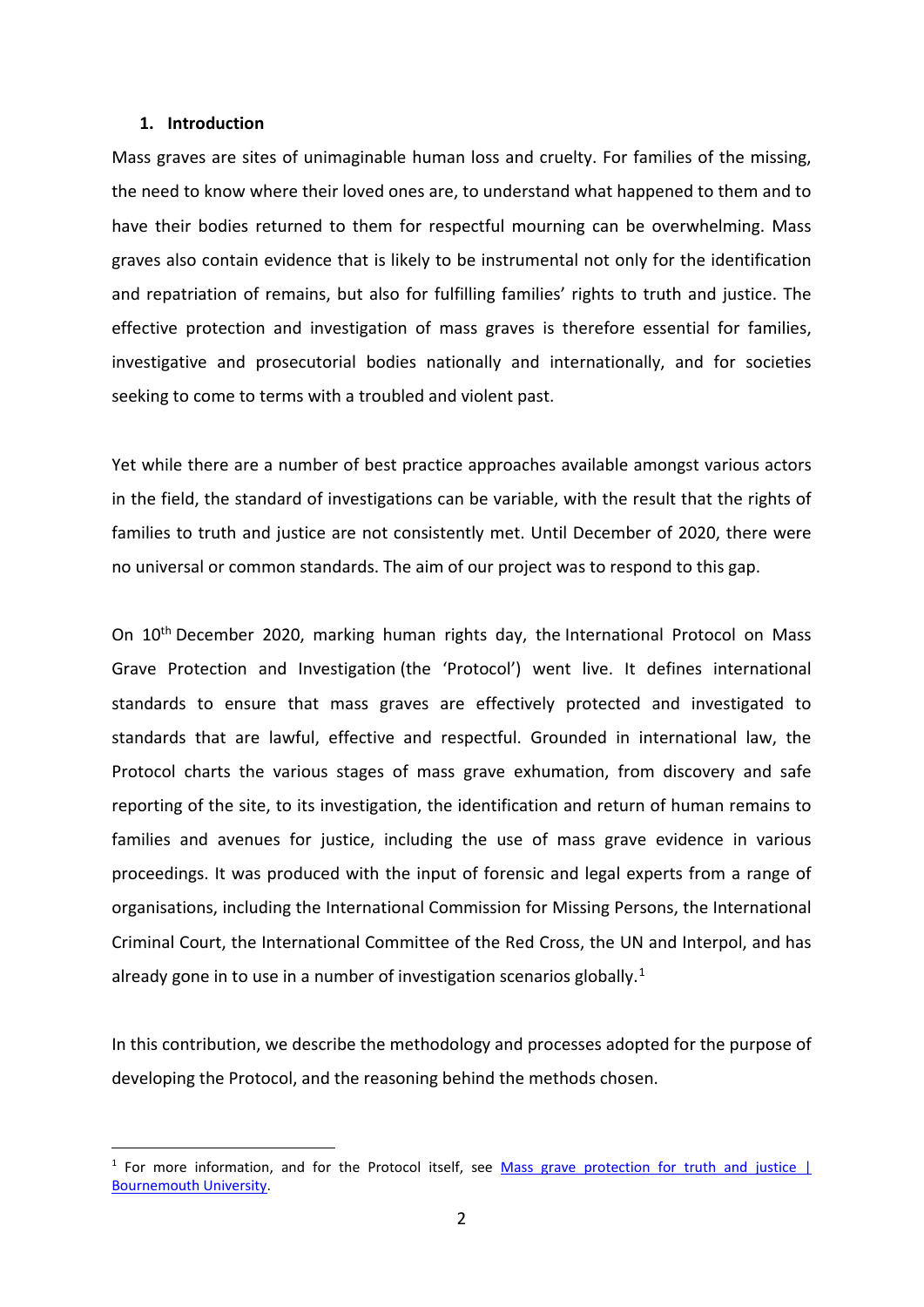Mass grave protection and investigation are complex issues, and they posed specific challenges in our consideration of how best to approach the development of the Protocol. In line with Blackburn's truism that '[r]eflection must take off from where we stand'[2,](#page-2-0) from the outset, the starting point of the project was the need of families for truth and justice. In order to achieve these goals, however, a multiplicity of needs and interests must converge, which may not be consistent with one another, compatible or readily reconcilable, but at the same time they are interdependent in their practical realisation: a thorough, impartial and expert legal process, for example, is likely to be instrumental in the determination of truth needs for families, while a successful investigation and prosecution relies upon community access to the site, as well as witness testimony.

In addition, the multiple actors involved with the mass grave investigation process emanate from a wide range of legal and scientific disciplines, each with their own rules and standards of professional practice. They must work together and coordinate their activities for a common goal, whilst simultaneously maintaining communication channels with victims' families and affected communities. And finally, the types of mass graves of concern to the project were associated with conflict and/or gross human rights violations, thereby engaging potentially different branches of international law.

The problem of mass grave protection and investigation is therefore a real-life question with far-ranging implications. It is both global and multidisciplinary in nature, necessitating an approach which would enable the production of an instrument capable of practical application in diverse contexts, meaningful for all engaged disciplines, compatible with several legal contexts and which did not lose sight of the very real plight and needs of families of the missing.

A clear and considered methodology for the project was therefore essential in order, firstly, to ensure that all of these complex factors and interrelationships could be properly examined and reflected in the Protocol, and secondly, to ensure that the resulting

<span id="page-2-0"></span><sup>2</sup> Simon Blackburn, *Truth: A Guide for the Perplexed* (Penguin 2006) 129.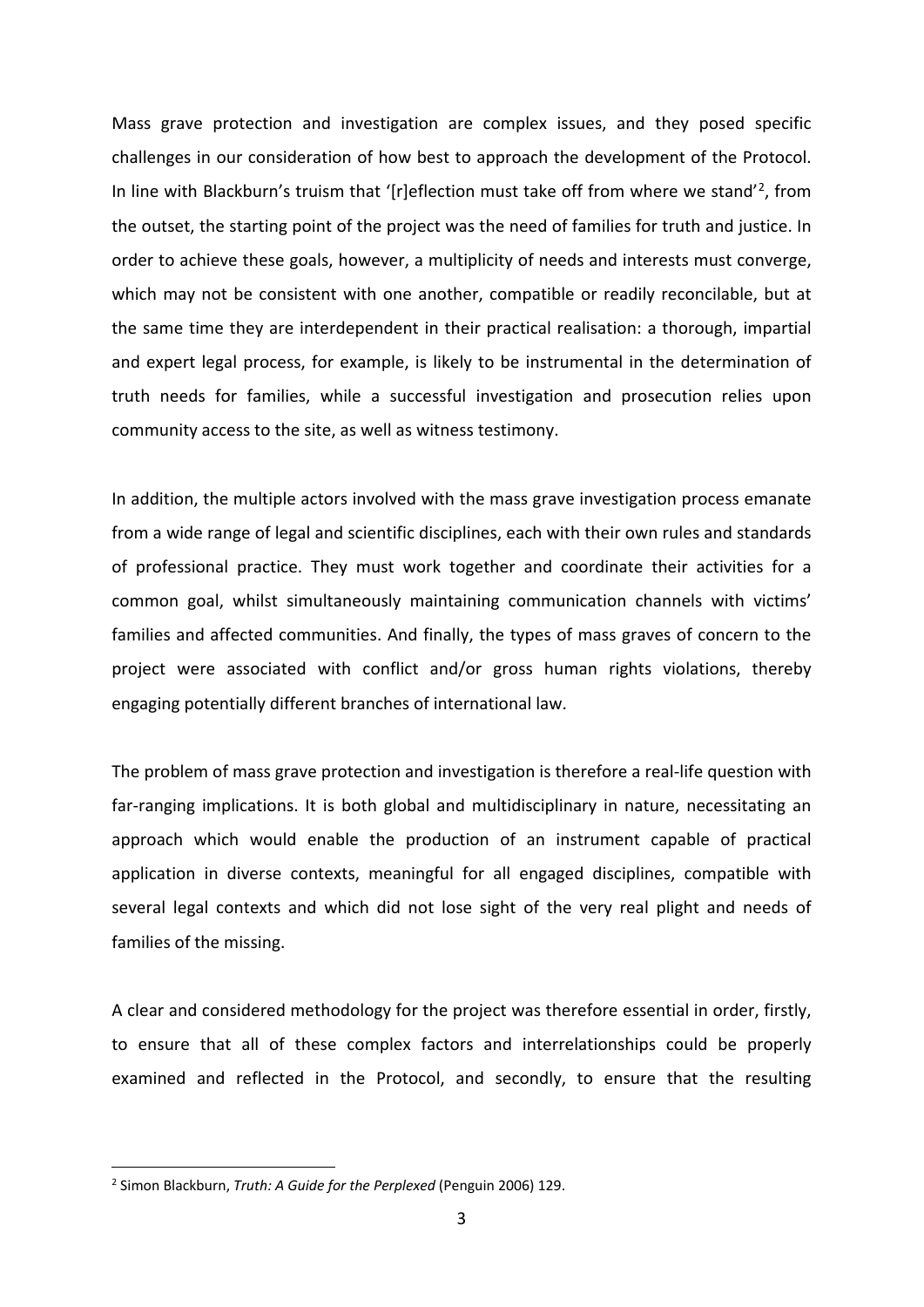instrument could be seen as a credible tool both practically and intellectually, capable of fulfilling its purpose effectively and in full.

Our contribution reflects the way in which these methodological challenges were addressed. It begins with a description of how the particular methodology was identified and developed, before going on to consider how the methodology was applied in practice. We include particular reflections on how the methodology for the project had to be adapted in the light of the Covid pandemic, including the unanticipated adoption of virtual methods to facilitate expert engagement. Attention is also paid to the process of selecting experts to participate in the production of a practical tool, the use of round-tables as collaborative spaces for exploration, exchange and explanation and some thoughts on lessons learned. The second author of this contribution joined the project at the practical application stage. As a result, reflections on the development of the methodology are those of the first author alone.

# **2. The starting point: determining the methods**

My wish to develop an instrument that reflected the interests and approaches of all actors engaged in mass grave recovery, which would serve as a practical tool for the many disciplines involved and which was firmly grounded in law meant that a very specific, tailored methodology for the project would be required. Seeking to advance both theory and practice with a view to 'producing knowledge to inform and direct social change'[3](#page-3-0) pointed to the need for a combined methods approach<sup>[4](#page-3-1)</sup>: (1) a more theoretical, doctrinal approach to identify the legal bases for both protection and investigation, together with an exploration of existing relevant academic and practitioner materials; and (2) a multidisciplinary, qualitative approach that would enable me to draw on the knowledge, expertise and practical experience of the various professions engaged.

<span id="page-3-0"></span><sup>3</sup> Alan Clarke, 'Research and the Policy-making Process' in: Nigel Gilbert (ed), *Researching Social Life* (2nd edn, Sage 2001) 30.

<span id="page-3-1"></span><sup>4</sup> Not to be confused with mixed methods which is understood to comprise both qualitative an quantitative methods (see for example John Creswell, 'Mixed-Method Research: Introduction and Application' In Gregory Cizek (ed) *Handbook of Educational Policy* (Academic Press 1999).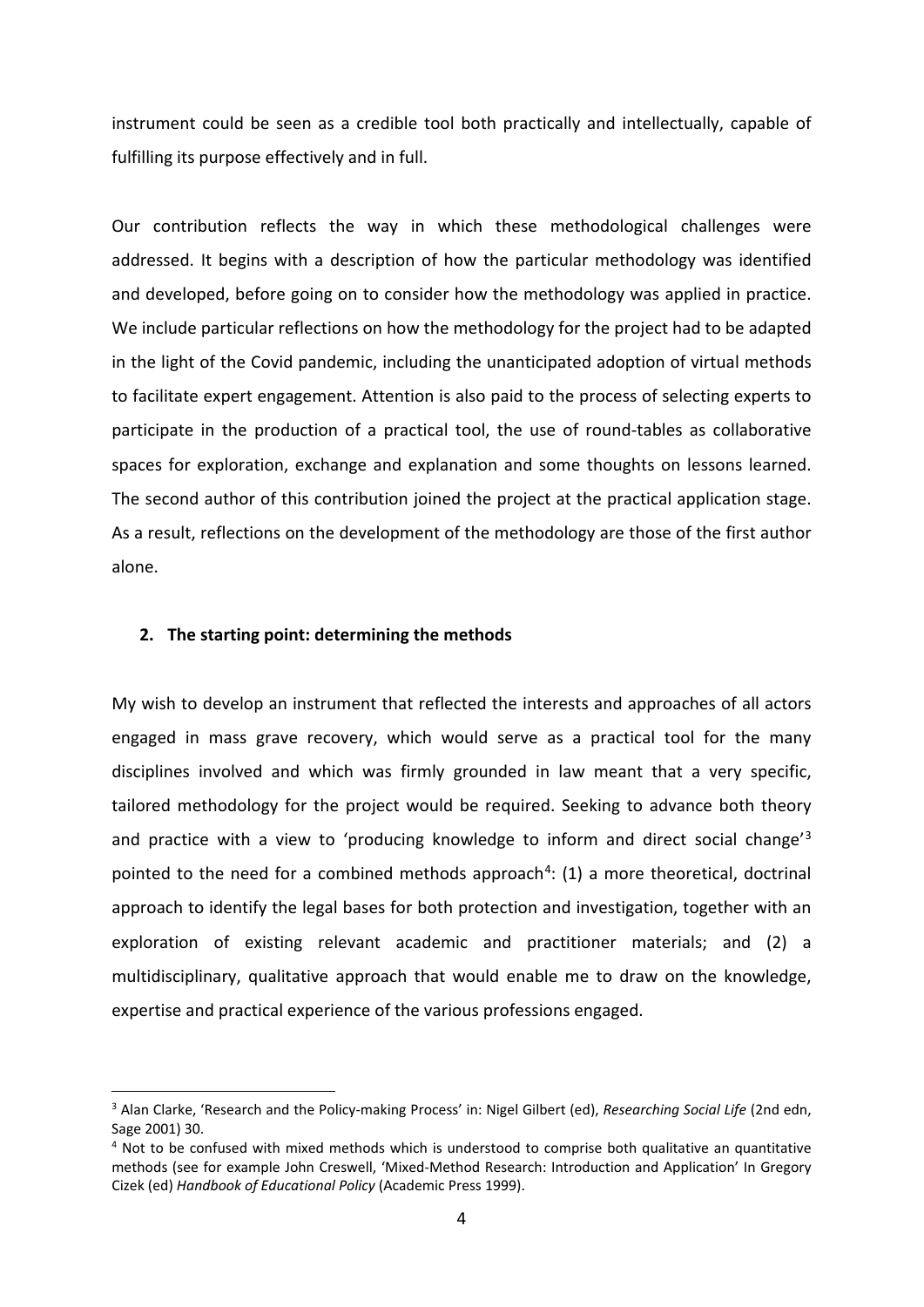## 2.1 *Desk-based, doctrinal research*

With the realisation of the needs of families to truth and justice as the starting point of the project, it was essential that the legal underpinnings for both protection and investigative practice be drawn out in order to underscore the duty to act, and to do so effectively and lawfully. To this end, my particular focus was on the rights of victims and their families, the responsibilities of States and individual criminal accountability. In light of the potential application of international human rights law, international humanitarian law and international criminal law to a mass grave scenario, my intention was to clarify existing legal rights and responsibilities in the mass grave context across all three legal fields. I hoped to do this by mapping provisions to each specific stage of mass grave investigation, identifying areas of commonality, and hence providing, to the extent possible, a unification of legal provisions for the purpose of the investigation. This attempt at unification was important to the project and its victim focus: for victims and their families, the question of whether loss of life or serious harm arose in the context of human rights, humanitarian or international criminal law does not change the nature of the harm they have suffered or their need for remediation. As Bassiouni writes, as far as governing legal regimes are concerned, '[s]uch distinctions are of little significance to victims in their quest for redress'. [5](#page-4-0) In order to achieve this, I chose a traditional legal research method<sup>[6](#page-4-1)</sup> as a means of ensuring the detailed analytical rigour necessary for distilling relevant state duties as international norms derived from the corpus of the various branches of international law.<sup>[7](#page-4-2)</sup>

Whilst doctrinal research provides the researcher with the foundational basis upon which to analyse the law in its context, the method does not offer practical tools for finding solutions for the protection and guaranteeing of legal rights and duties. To answer the research question posed, it was therefore important to go beyond this doctrinal research approach, with a view towards policy and practice. Whilst there are methodological approaches such

<span id="page-4-0"></span><sup>5</sup> Cherif Bassiouni, 'International Recognition of Victims' Rights', (2006) 6 HRLR 203, 205.

<span id="page-4-1"></span><sup>6</sup> See for example, Mark van Hoecke 'Legal Doctrine: Which Method(s) for What Kind of Discipline' in Mark van Hoecke (ed) *Methodologies of Legal Research* ((Hart 2013).<br><sup>7</sup> For example, Michael Salter and Julie Mason, 'Writing Law Dissertations: An Introduction and Guide to the

<span id="page-4-2"></span>*Conduct of Legal Research'* (Longman, 2007); Mike McConville and Wing Hong Chui, '*Research Methods for Law'* (Edinburgh University Press 2007) and Paul Chynoweth, 'Legal Research' in Andrew Knight and Les Ruddock, *'Advanced Research Methods in the Built Environment'* (Wiley-Blackwell, 2008)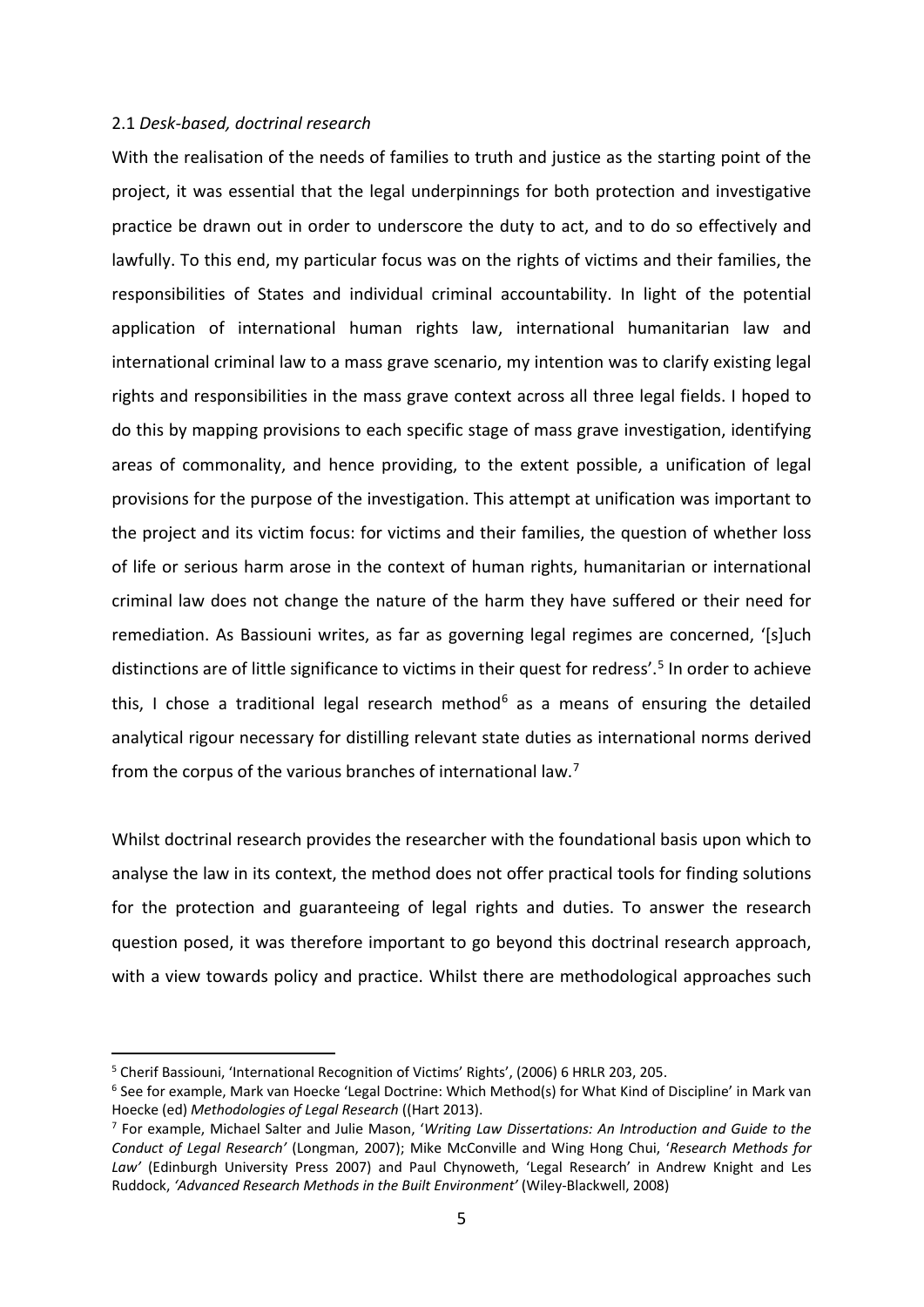as the New Haven School method<sup>[8](#page-5-0)</sup> (both a problem-revealing and problem-solving approach that is attractive for its interdisciplinary focus and the scrutiny it allows of state policies, methods, approaches and procedures by examining their application to societal problems<sup>[9](#page-5-1)</sup>) the question posed here, I felt, required an element of empirical research through engagement with expert practitioners, including leading judges, prosecutors, investigators, forensic scientists and victim specialists. This, I felt, would enable the Protocol to be both academically sound as well as practically operational and cognisant of varying real world contexts, without replicating what was already in existence.

#### 2.2 *Expert consultation*

The project therefore required a multi-disciplinary inquiry akin to empirical-legal research and in particular, the gaining of knowledge by recourse to direct experience, to inform and guide the content of the Protocol to ensure it reflected best practice in relation to the investigation of mass graves and the dignified, respectful, indiscriminate and lawful handling of human remains. Since a purely law-driven methodology would only reach so far, I turned to the social sciences to facilitate the necessary engagement with practitioners as expert participants in the project in order to elicit information on the practical ramifications of the protection and investigation process.<sup>[10](#page-5-2)</sup> Participatory research denotes a large spectrum of research practice typically designed to generate knowledge and understanding whilst maintaining a pragmatic but equitable approach.<sup>[11](#page-5-3)</sup> With any such research project, such as the one designed here, there is interaction with practitioners at various stages of the project and in an iterative way. In that sense the participatory research could provide an umbrella classification for the project, but the engagement with expert-participants, I felt, had to be

<span id="page-5-0"></span><sup>8</sup> Michael Reisman *et al* 'The New Haven School: A Brief Introduction' (2007) 32 *Yale Journal of International Law* 575.

<span id="page-5-1"></span><sup>9</sup> Steven Ratner and Anne-Marie Slaughter, 'Appraising the Methods of International Law: A Prospectus for Readers' (1999) 93(2) *American Journal of International Law* 291.

<span id="page-5-2"></span><sup>10</sup> A helpful starting point for such qualitative research is Catherine Cassell and Gillian Symon (eds), *Essential Guide to Qualitative Methods in Organizational Research* (Sage 2004). See also Russell Bernard, *Research Methods in Anthropology: Qualitative and Quantitative Approaches* (2nd edn Alta Mira Press 1995)

<span id="page-5-3"></span><sup>11</sup> For an appraisal see Andrea Cornwall and Rachel Jewkes 'What is Participatory Research?' (1995) 41(12) *Social Science & Medicine* 1667. There is, however, very little literature on the application of such an approach to law.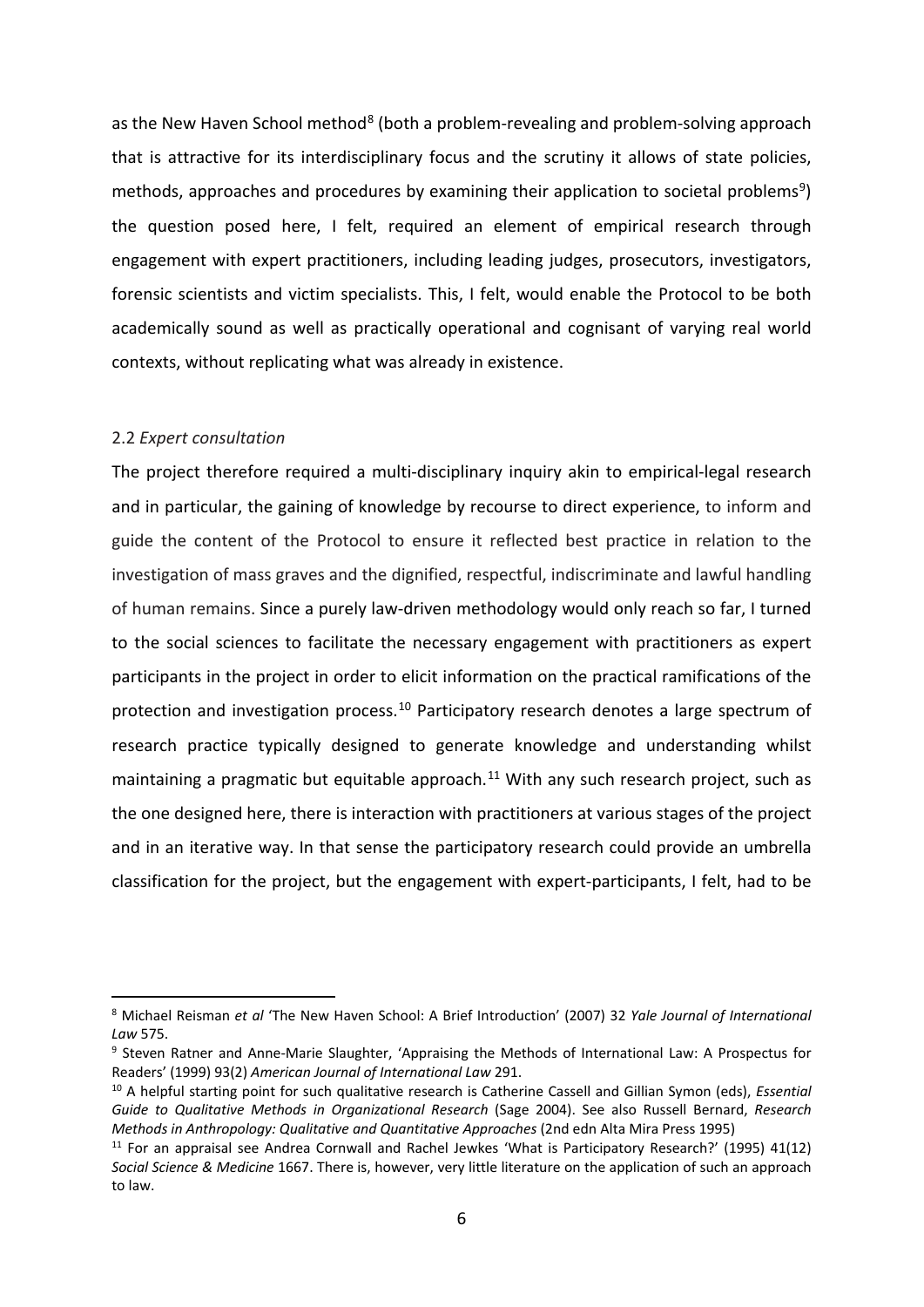very focused and directed.<sup>[12](#page-6-0)</sup> Furthermore, this second step of seeking the views of experts presented a clear logistical challenge of access and feasibility for me as the researcher.

After contemplating the benefits of conducting face-to-face interviews<sup>[13](#page-6-1)</sup> and following the review of other standard setting projects (such as the Belfast Guidelines on Amnesty, and the Nuremberg Principles on Cooperation between Civil Society Actors and Judicial Mechanisms in the Prosecution of Conflict-Related Sexual Violence) I was persuaded that the more suitable method for this project was collaboration and exchange through a combination of expert participant round-tables, together with a broader round of expert consultation during the drafting process.<sup>[14](#page-6-2)</sup> This combination, I hoped, coupled with rigorous analysis<sup>15</sup>, would facilitate the multi-disciplinary, international and inclusive approach necessary to ensure the Protocol took into account the different and possibly conflicting needs and sensitivities of survivors vis-à-vis the demands of criminal justice, capacity, resources and scientifically robust practices.

In opting to conduct round tables with expert participants, I was conscious that I would likely be engaging with very busy professionals, who had competing workloads and priorities. Round tables presented an opportunity for me to bring experts together, away from their places of work (and hence with less competing distractions) to focus in depth, for a determined period of time, on a single issue with a group of other experts. I also hoped that in opting for a highly collaborative approach to the development of the Protocol, I would generate a sense of ownership, which would assist with content, impact, and subsequent application of the Protocol in real-world contexts.

<span id="page-6-0"></span> $12$  And thus not necessarily compatible with a 'bottom-up' approach typically associated with participatory research.

<span id="page-6-1"></span> $13$  As a researcher, I am familiar with interviewing which formed part of my PhD and a funded project. For an introduction to interviewing see Steinar Kvale, *InterViews: An Introduction to Qualitative Research Interviewing* (Sage 1996).

<span id="page-6-2"></span><sup>&</sup>lt;sup>14</sup> These round-tables arguably have some commonality with what is known as focus group research but here it was embedded in an iterative process which included also consultation. An appraisal of focus group research is beyond the scope of this paper; for an introduction to focus group research see, for example, Catherine Cassell and Gillian Symon (eds), *Essential Guide to Qualitative Methods in Organizational Research* (Sage 2004) and Pamela Kidd and March Parshall, 'Getting the Focus and the Group: Enhancing Analytical Rigor in Focus Group Research' (2000) 10 *Qualitative Health Research* 293.

<span id="page-6-3"></span><sup>&</sup>lt;sup>15</sup> See infra on analysis mode employed.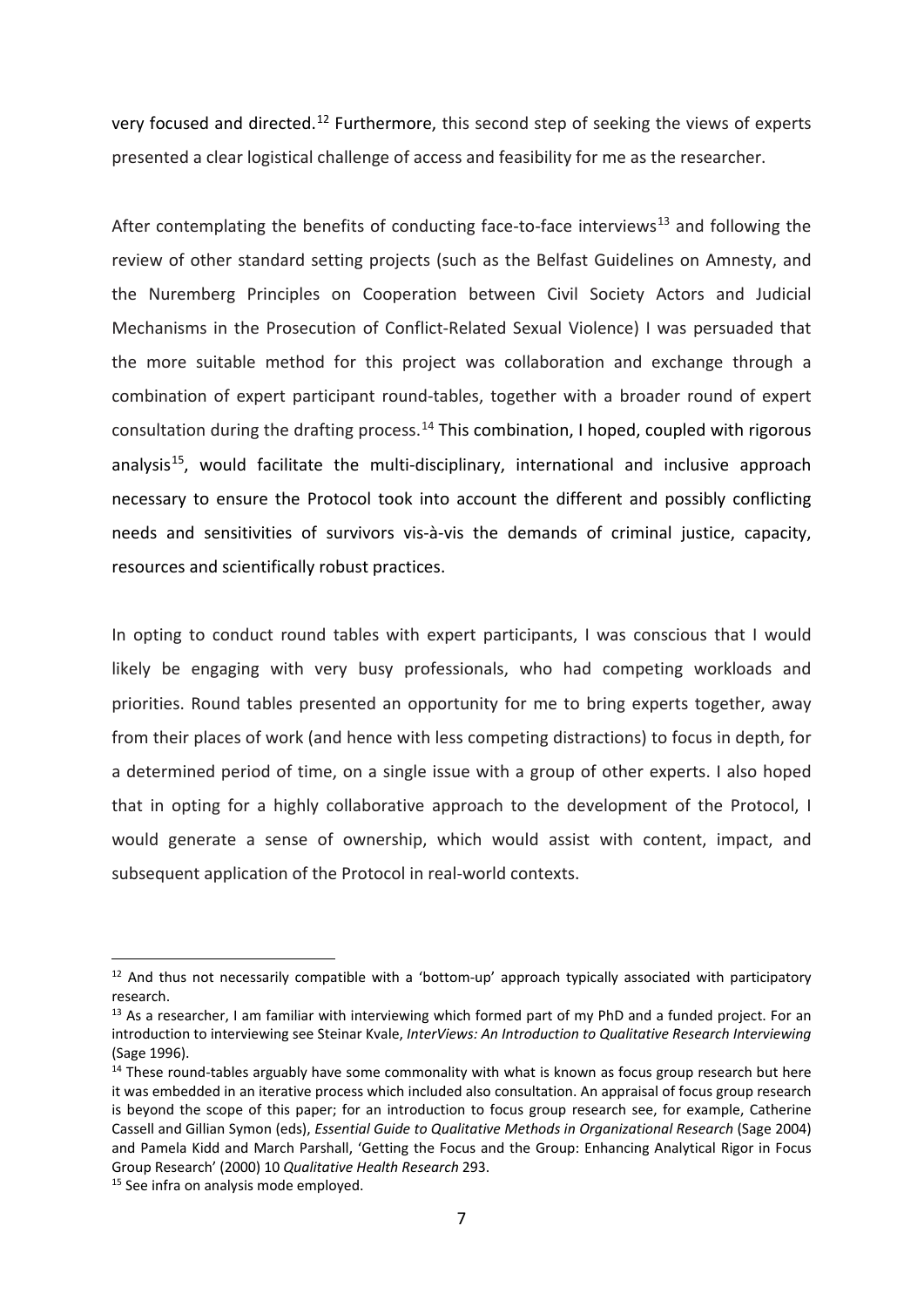For all those reasons, my selected methodology comprised:

- a desk-based review of legal provisions, academic and practitioner materials, and the production of an initial document for consultation;
- a collaborative round-table event for expert participants, based on the initial consultation document;
- revision of the document in light of the input of expert participants;
- external consultation and review of the revised draft by a second group of expert practitioners and academics;
- revision of the document in line with the views and comments received;
- the conduct of a second collaborative round-table event, with our fig.1: Iterative Process expert participants;
- revision and finalisation of the Protocol.

Figure 1, taken from the funding application for the project, illustrates this iterative process.

With the specific aims of the Protocol in mind, I was conscious of both the advantages and limitations of the Protocol being produced from within an Academic institution, and developed the project, including the anticipated practical delivery of the methodology, accordingly. Most notably, the independence of the project lay in its academic anchorage, and I felt this was crucial to the perceived legitimacy of the resulting Protocol. In particular, the document does not endorse an activist or particular institutional stance, whether that be human rights



activism, advocacy or 'forensic humanitarianism'. [16](#page-7-0) Such an academic anchorage is not trivial, for academic mandates are empowering and liberating, as well as limiting. Academia has an advantage of public acceptance, since, as Hannah Arendt put it 'nowhere do we hear

<span id="page-7-0"></span><sup>16</sup> See, for example, Claire Moon, 'Human rights, human remains: forensic humanitarianism and the human rights of the dead' (2014) 65 *International Social Science Journal* 215-6.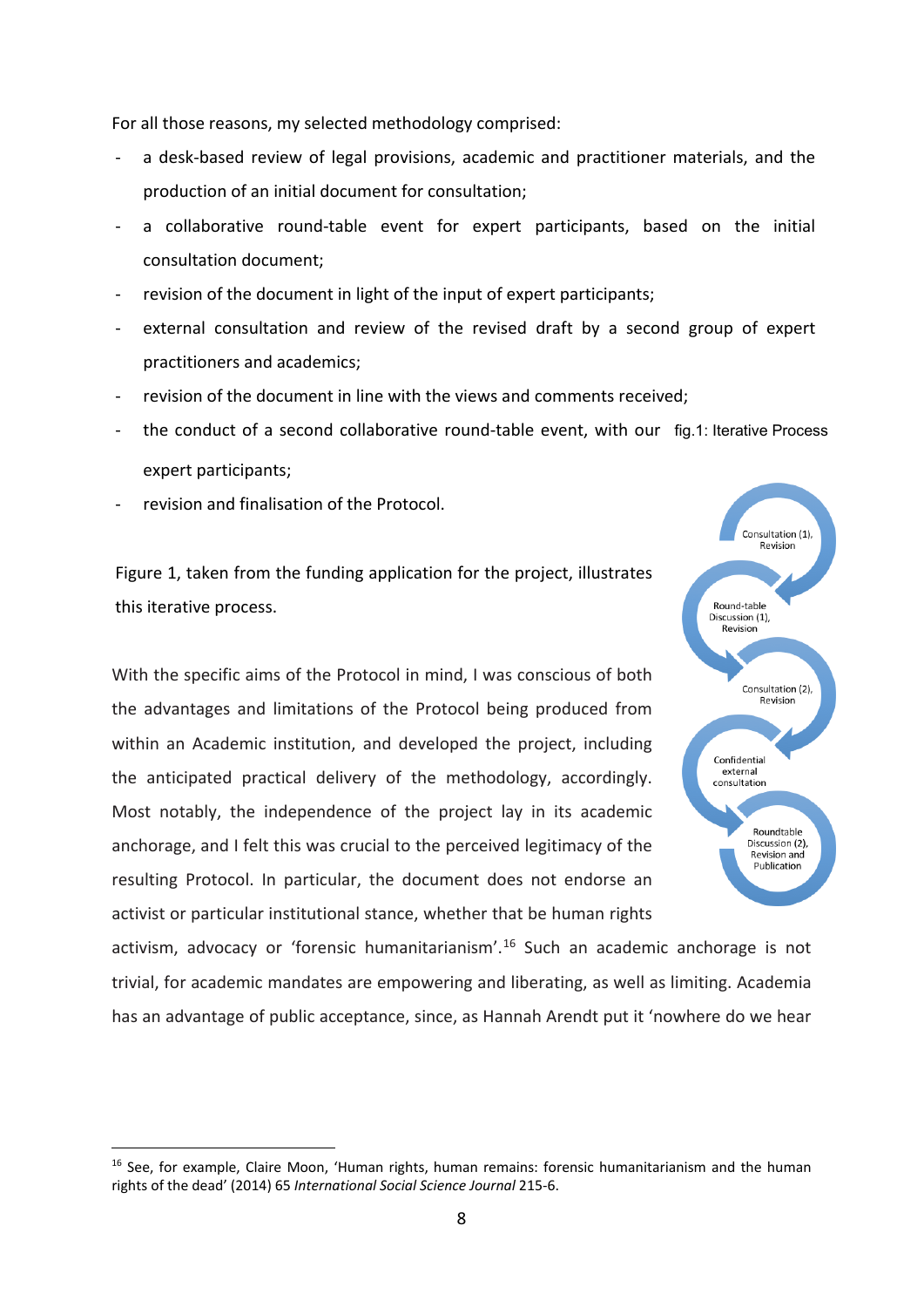of any attempt by the universities at seizing power'. Yet, she continues, '[v]ery unwelcome truths have emerged from the universities.'<sup>[17](#page-8-0)</sup> We can sometimes say what others cannot.

But the Protocol could not be achieved without practitioners, and the project methodology was predicated on my great confidence in the theoretical contribution which practitioners would make. In order to better enable access to expert practitioners and to enhance the prospect of real-world application, I sought a project partner from beyond academia with international reach, professional expertise and global respect.

I reached out to the International Commission on Missing Persons, an intergovernmental organisation that has extensively supported States to investigate mass graves. The ICMP is a key policy maker, state advisor and capacity builder in the field, and so constituted an ideal project partner for the creation of a new protection and investigation tool.

Finally, I felt that the project, and I, would benefit from the input and support of a Steering Group during the production of the Protocol. The composition of this steering group was also influenced by methodological input, with one steering group member having prior expertise in producing guidelines and brokering consensus.

# **3. Practical Application of the Methods**

Following the award of funding and through the recruitment of Author 2 the reflections from now are that of a duo (we/us i.e. Author 1 and Author 2).

In the previous section, we indicate how and why the methodology for the production of the Protocol was chosen. In this section, we describe how the methodology operated in practice. We include, where relevant, our reflections on what we felt went well, what less so, and what we might do differently next time around. We have also incorporated any lessons learned from previous projects which influenced our decisions and actions during

<span id="page-8-0"></span><sup>&</sup>lt;sup>17</sup> Hannah Arendt, Politics and Truth, Originally published in The New Yorker, February 25, 1967, and reprinted with minor changes in Between Past and Future (1968) and The Portable Hannah Arendt edited by Peter Baier (2000) and Truth: Engagements Across Philosophical Traditions edited by Medina and Wood (2005), at 310.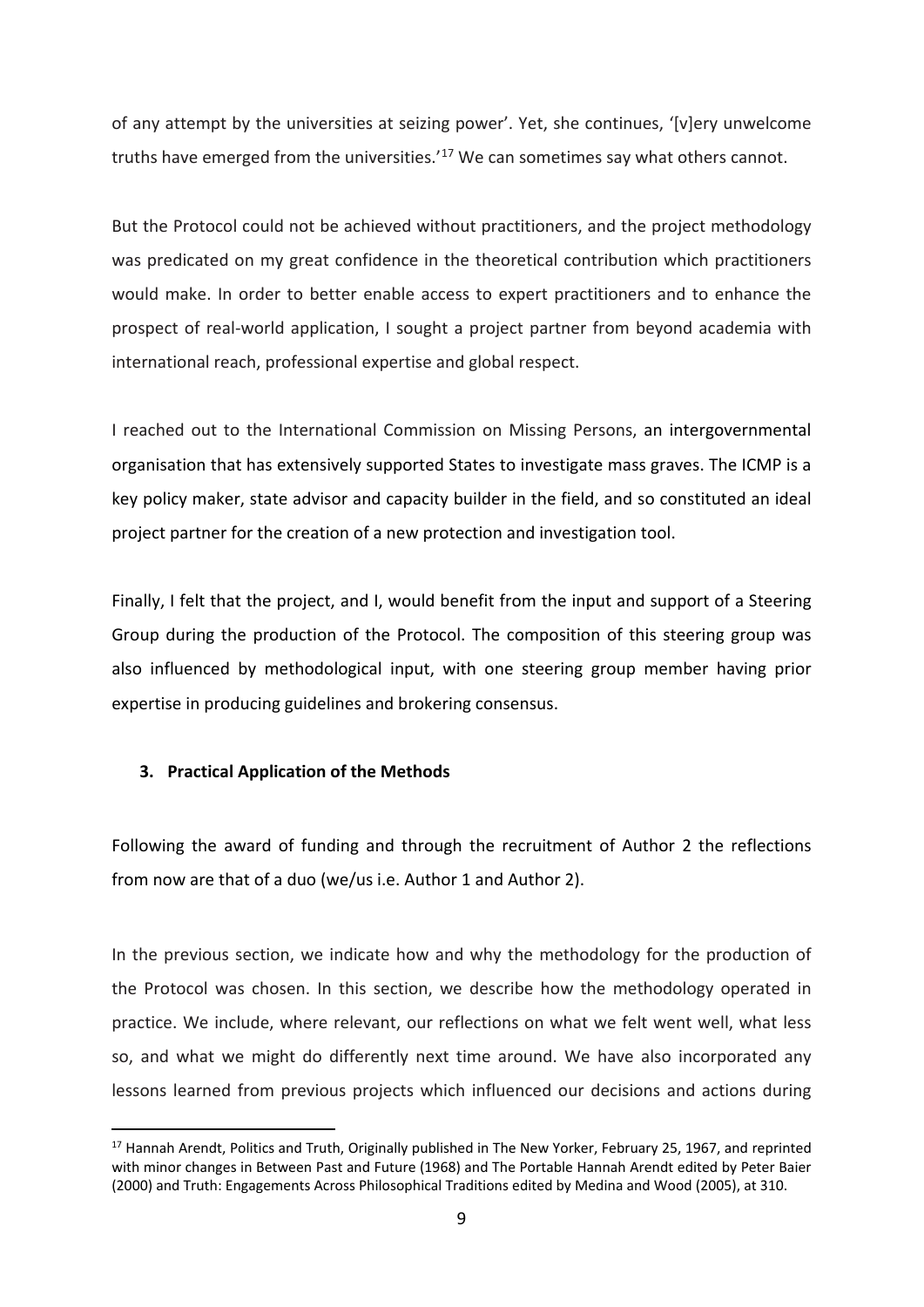the course of producing the Protocol in so far as they relate to the practical application of the methodology. Finally, we reflect on the need to switch to virtual methods during the course of the project and the impact that this had on the project itself, as the Covid pandemic made the prospect of face-to-face meetings impossible.

# 3.1 *Desk-based research: unifying legal provisions and selecting a focus and format*

In preparation for our first attempt to create a document akin to legally-based guidelines (we called it a briefing document at this stage) we consulted, reviewed and critically analysed a wealth of materials with a view to ensuring the legal cohesion and underpinnings of the Protocol, to avoid duplication of existing materials and to identify with greater precision the appropriate focus for our work.<sup>[18](#page-9-0)</sup> The desk-based research brought together, and enabled us to compare and contrast the wider issues relating to mass grave protection based on a systematic, critical review of:

- *legal provisions* including applicable treaties in the fields of international human rights law, international humanitarian law and international criminal law, customary international humanitarian and human rights law, as well as domestic protection efforts (such as contained in Bosnian and Iraqi legislation) to identify and compare existing legal standards and requirements;
- *academic literature* relevant to mass grave protection, investigations and the effect on survivors from the disciplines of forensic science, law, securitisation studies, transitional justice and psycho-social research, in order to capture current debate and discussion;
- *procedures and best practices* relating to mass graves, their protection and investigation, missing persons and disaster victim identification, as employed by the international criminal tribunals, fact-finding missions across the world, the International Committee of the Red Cross, Interpol and various expert forensic organisations. This included reaching out to a number of forensic organisations to access their standards and practice manuals, and we had multiple conversations with practitioners across the world, in order to fully

<span id="page-9-0"></span><sup>&</sup>lt;sup>18</sup> A sample of the materials reviewed now feature in Appendix A of the Protocol. The project has explicit recourse to the 2016 Minnesota Protocol on the Investigation of Potentially Unlawful Death, which served as a benchmark for us in the conduct of our project.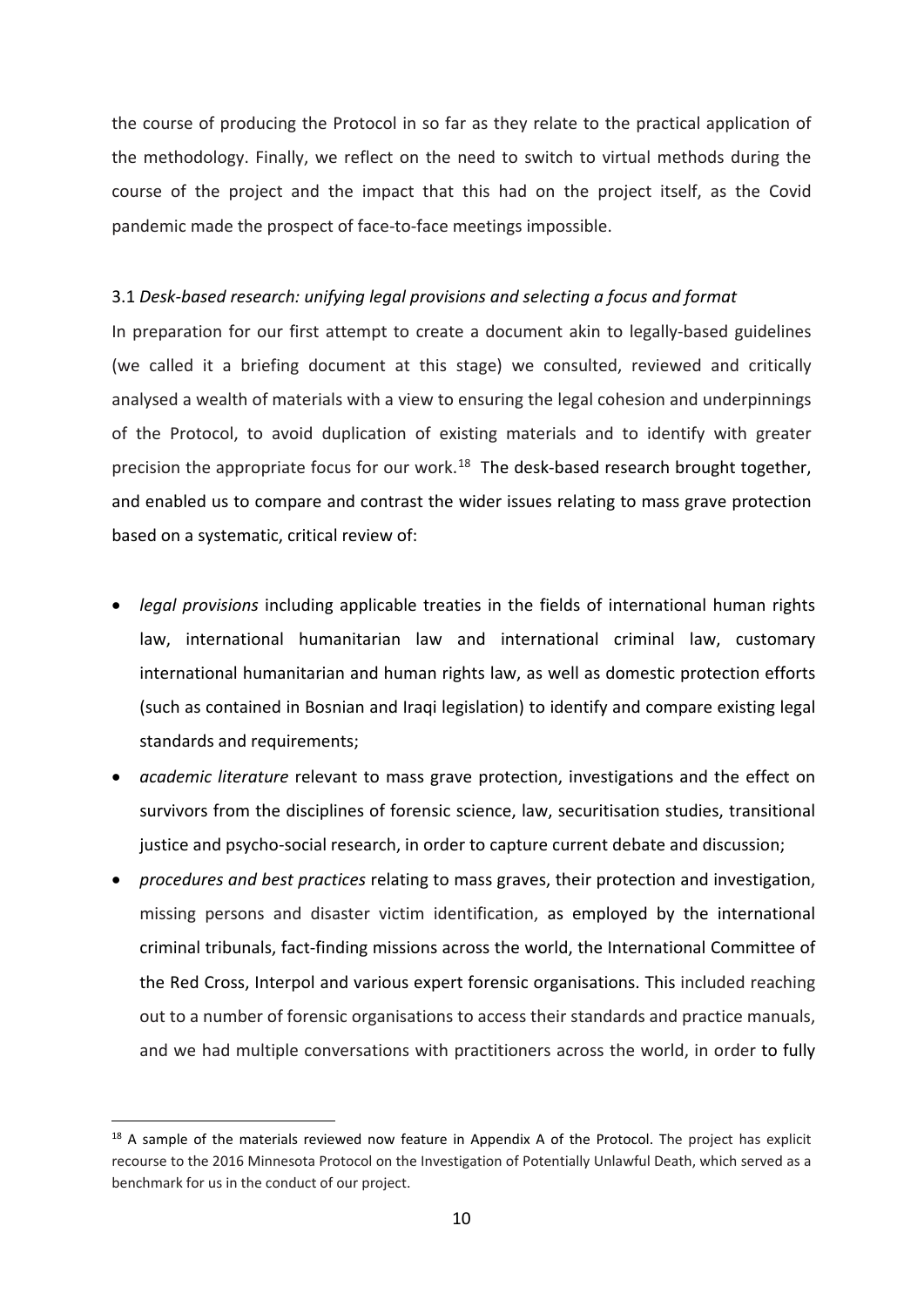appreciate operational efforts to date regarding mass grave investigations, including their successes and shortfalls in meeting stakeholder needs or legal requirements.

#### 3.2 *The development of a Briefing Document*

Having collated and analysed a plethora of materials, in the summer of 2019 we began drafting the briefing document for the first round-table event, scheduled for October of that year. Our first consideration was how best to present that material for our target audience: a multidisciplinary, mostly practitioner, expert-readership.

Structurally, through our careful review of existing materials, a chronological approach emerged whereby the Protocol would reflect the various stages or phases that mass grave protection and investigation would require in order to fulfil family truth-seeking and the pursuit of justice (which we understood in a broad sense to encompass reparative and retributive elements).

The intended multidisciplinary audience for the Protocol presented a challenge in terms of the content of the Protocol and how material should be presented. While we needed the Protocol to have a firm legal basis, we were mindful that our intended audience were not all lawyers, and it was essential to us and the future practical application of the Protocol that the document should be accessible for all engaged disciplines. We decided that each of the chronological sections would start with as clear a statement of the law as possible in order to outline the rights of victims and societies and to map them against corresponding state duties. Once the legal basis was set out for each section the practical aspects of how to implement those norms was spelled out in a manner that was readable for all, using nonlegalistic language. We then ended each stage with a 'Reference and further Reading' section.

Chronology of processes, as will be discussed below in relation to analysis, ended up serving us well as our thematic analytical structure. Furthermore, through this choice of structure and content we began the development of a novel and unique way of creating standards by frontloading the legal norms for each chronological step in the process, allowing the relevant practice-related elements to follow on from that legal basis. This approach was a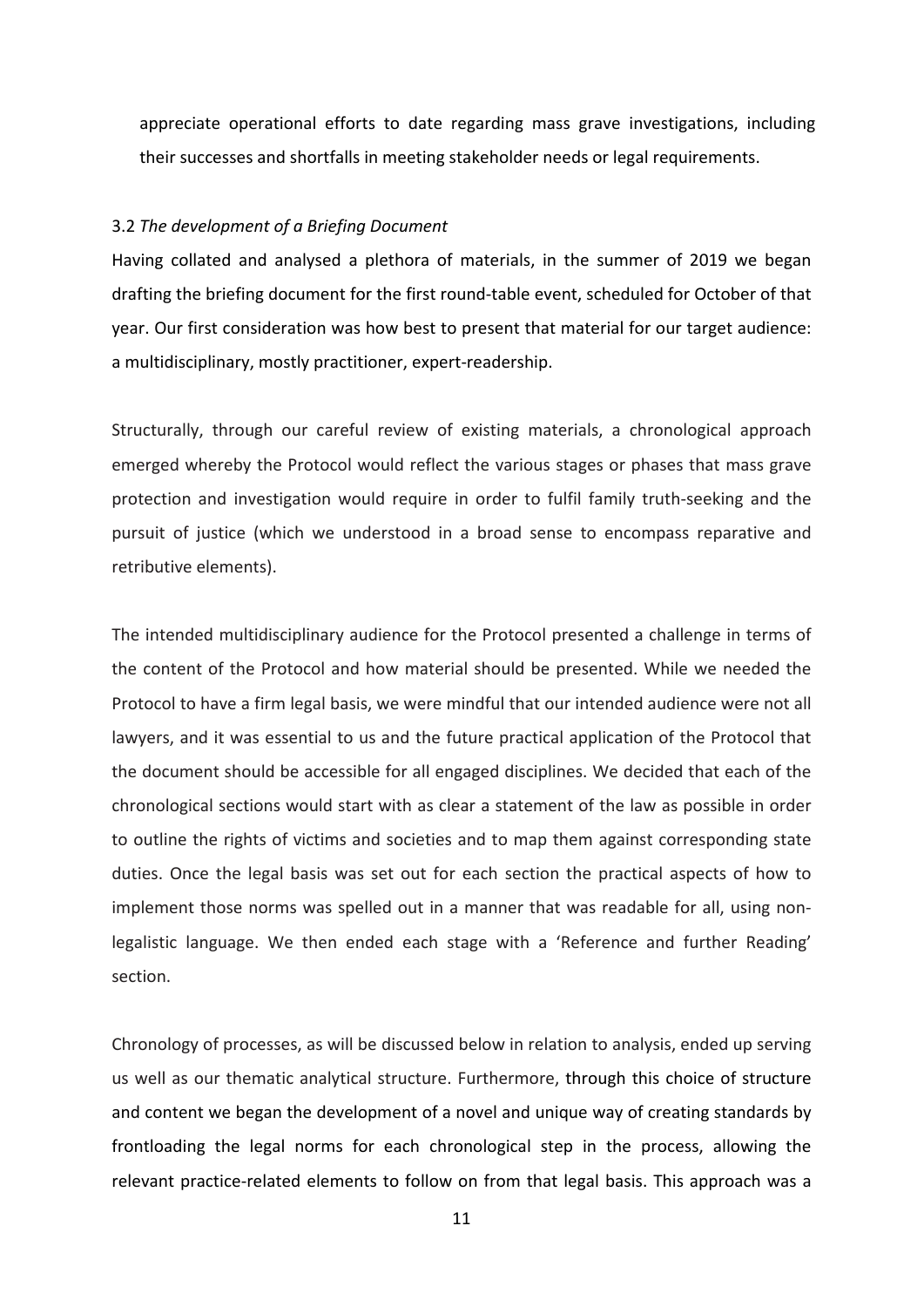departure from the other standard setting examples we had reviewed, and we were keen to see how it would be received by experts at the first round table event.

Finally, we were mindful that the Protocol was intended for use by busy practitioners who were likely to be working in difficult and potentially chaotic situations, and so accessibility, readability and easy navigation were key considerations for the adopted format and design. Our mantra was simply to convey maximum content in minimum space and time using footnotes sparingly.[19](#page-11-0) Naturally the various materials which we had reviewed offered us an insight into how best to present the material. In the end, the briefing document was modelled on research briefings regularly prepared by the UK Parliamentary Office of Science and Technology (known as Parliamentary POST notes)<sup>[20](#page-11-1)</sup> and also echoed the layout of the Minnesota Protocol on the Investigation of Potentially Unlawful Death, $21$  a set of scientifically and internationally accepted investigative minimum standards. Importantly, the Protocol neither duplicates nor replaces this or other such existing documents on principles and good practice.

# 3.3 *Selecting participants*

To produce a document with both multidisciplinary and global applicability, our choice of expert participants for the round tables was important: not only in order to inform the content of the Protocol, but also to ensure credibility of the resulting document, and so improve its chances of impact. From the outset, therefore, we established clear criteria for the expert-participants in terms of affiliation, field of expertise and representation.<sup>[22](#page-11-3)</sup> The following selection criteria were employed:<sup>[23](#page-11-4)</sup>

<span id="page-11-0"></span><sup>&</sup>lt;sup>19</sup> In the final Protocol, the use of footnotes is more extensive that we had hoped for, this is however due to the fact that we omitted the further reading sections in the final output, instead limiting our cross-referencing in Appendix 1 to hyperlinked relevant guidelines, principles, handbooks, good practice manuals and protocols.<br><sup>20</sup> The process of developing POST notes is described here: [How to write a policy briefing -](https://post.parliament.uk/how-to-write-a-policy-briefing/#:%7E:text=POSTnotes%20help%20Members%20of%20the%20House%20of%20Commons,horizon%20scanning%20undertaken%20by%20our%20team%20of%20advisers.) POST

<span id="page-11-1"></span>[<sup>\(</sup>parliament.uk\)](https://post.parliament.uk/how-to-write-a-policy-briefing/#:%7E:text=POSTnotes%20help%20Members%20of%20the%20House%20of%20Commons,horizon%20scanning%20undertaken%20by%20our%20team%20of%20advisers.) accessed 14 June 2021.

<span id="page-11-2"></span><sup>&</sup>lt;sup>21</sup> United Nations Office of the High Commissioner for Human Rights (2016), The Minnesota Protocol on the Investigation of **Potentially** Unlawful Death <https://www.ohchr.org/Documents/Publications/MinnesotaProtocol.pdf> accessed 14 June 2021. <sup>22</sup> Sara Arber, 'Designing Samples' in: Nigel Gilbert (ed) *Researching Social Life* (Sage 2005).

<span id="page-11-4"></span><span id="page-11-3"></span><sup>&</sup>lt;sup>23</sup> The Belfast Amnesty Project served also as a methodological model and operated with 18 expertparticipants (University of Ulster, 'The Belfast Guidelines on Amnesty and accountability', 2013, available a[t](https://www.ulster.ac.uk/__data/assets/pdf_file/0005/57839/TheBelfastGuidelinesFINAL_000.pdf) [https://www.ulster.ac.uk/\\_\\_data/assets/pdf\\_file/0005/57839/TheBelfastGuidelinesFINAL\\_000.pdf](https://www.ulster.ac.uk/__data/assets/pdf_file/0005/57839/TheBelfastGuidelinesFINAL_000.pdf) accessed 13 March 2021).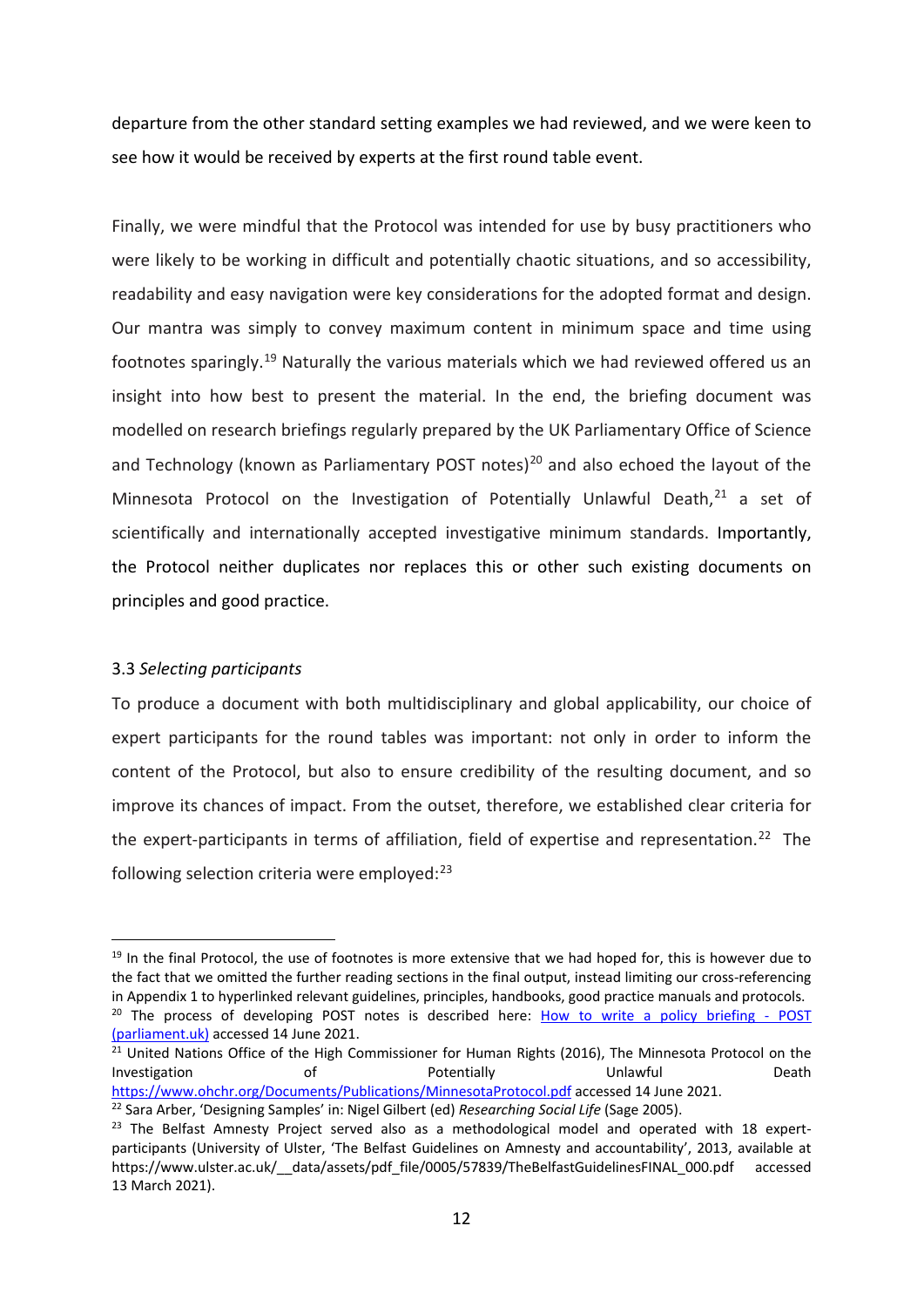- *Geographical Representation*: to reflect different world regions and cultures in which mass graves following gross human rights violations have occurred.
- **Disciplinary Expertise:** to bring together leading experts from the fields of forensic science, investigators, judges, prosecutors, security personnel/police, civil society and victim representatives and academics, reflecting both domestic and international experiences of mass grave protection and investigation, expertise in human rights, humanitarian and/or criminal law, transitional justice and securitisation studies.
- *Practice/Professional Expertise*: to solicit diverse views from those affected notably survivor groups, as well as NGOs and IOs mandated to work with human rights violations resulting in mass graves and representing victims' interests. Significantly, while victims and their families are the intended beneficiaries of the Protocol, they are not its target audience. The Protocol itself is necessarily legally and scientifically technical in nature. Input from survivor representative groups, however, was important to ensure that all stages of the investigative process, as reflected in the Protocol, retained survivor awareness, including in relation to family interactions and communication strategies.

In addition, based upon experience with a previous project, it was clear that continuity of participants between the two round tables was important, in order to ensure a consistency of approach. Invitations to engage with the project were therefore addressed to individuals rather than organisations, and involvement at the outset was premised on a commitment to the project for its duration. If, for example, (as happened during the course of this project) an expert left one organisation and began working for another then (subject to the agreement of their new employer) they would stay involved with the project, rather than being replaced by an individual from within their previous employer organisation.<sup>[24](#page-12-0)</sup>

We sought to keep the group of expert participants to a workable size of 20. Through purposive sampling in line with selection criteria, a list of potential participants was drawn up, based in part on an existing network, known actors in the field, research and

<span id="page-12-0"></span> $24$  The original organisation in this case retained representation within the project, since other members of the expert participant group were employed by it, ensuring the continued buy-in of the organisation to the Protocol.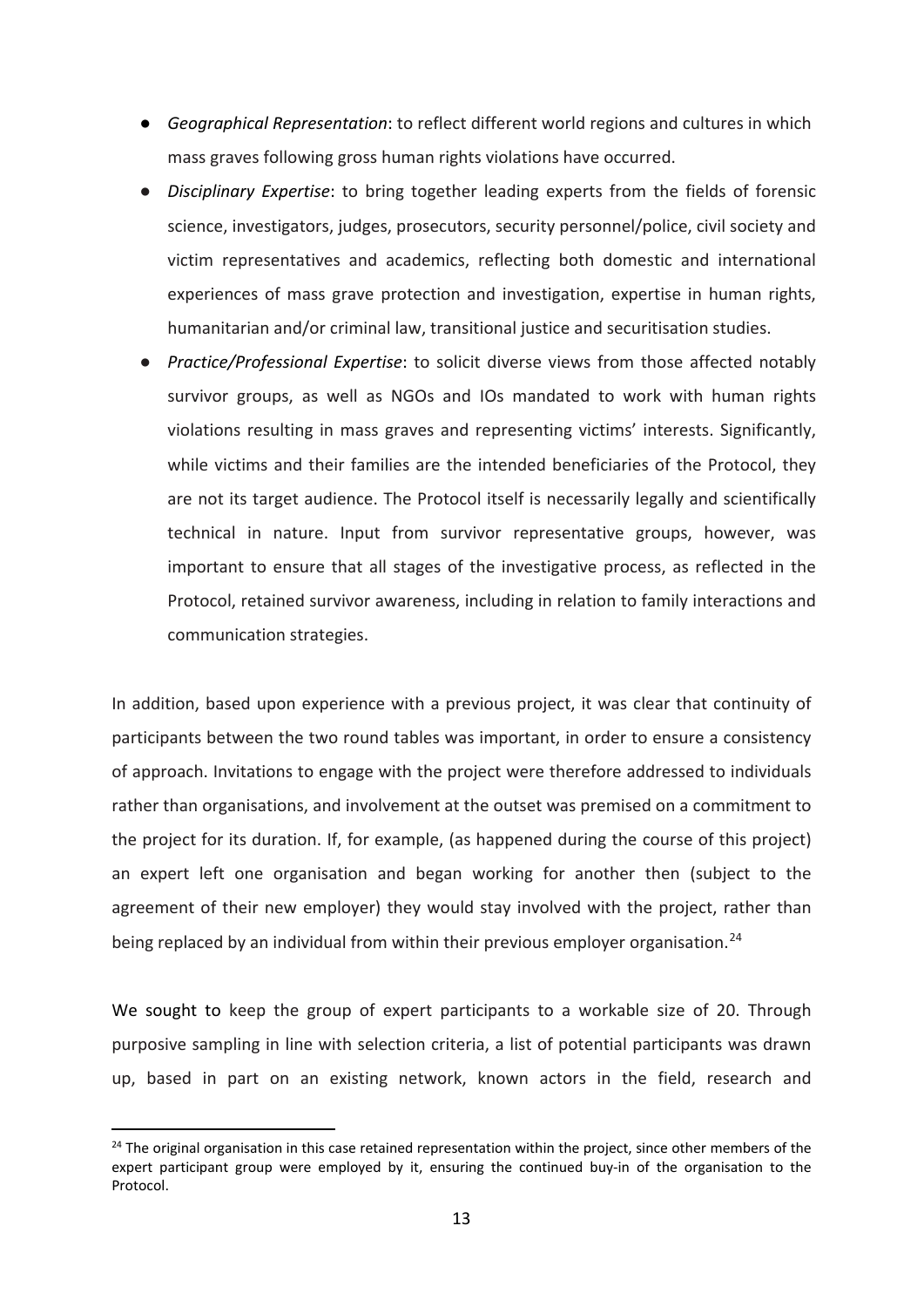recommendations from them. The list evolved in line with the criteria above with each acceptance or rejection, as new permutations arose and the need for aspects of disciplinary and geographical representation changed. On reflection, we had not anticipated how timeconsuming the process would be.[25](#page-13-0)

## 3.4 *Round-table 1*[26](#page-13-1)

Having formed our expert participant group, we were confident that we would have the necessary knowledge and breadth of experience in the room to inform the development of the Protocol. Our next challenge was to consider how we could ensure that the full ambit of knowledge that we would need was teased out during the round table. We were conscious that in any group of individuals, some will naturally be more forthcoming than others, and in the case of our expert participants, a number of practitioners knew each other well from working on mass graves together in the past. It was essential to the success of the project that each and every participant's voice and experiences were clearly heard and considered, since these would guide the development of the Protocol and ensure practical usability.

Spread over two days, we chose to structure the round table into thematic sessions, mapped against the Briefing Document, which would enable us to focus on specific areas of individual expertise. Each expert was invited to share their experience with the group in a short presentation on the given theme, and this would then be followed by a group discussion. This ensured that all participants were heard during the round table event, and their thoughts discussed openly by the group.

To further facilitate engagement and input from all our participants, we paid particular attention to the role of the academic moderator, and her role to privilege all. Finally, we encouraged a candid and open approach amongst participants. For the purpose of the event, we applied the Chatham House Rule:

<span id="page-13-2"></span>*"When a meeting, or part thereof, is held under the Chatham House Rule, participants are free to use the information received, but neither the identity nor the affiliation of the speaker(s), nor that of any other participant, may be revealed."*[27](#page-13-2)

<span id="page-13-0"></span><sup>&</sup>lt;sup>25</sup> The process took nearly 3 months in total.

<span id="page-13-1"></span> $26$  The first roundtable was held in-person on 23-24 October 2019 at Bournemouth in the UK.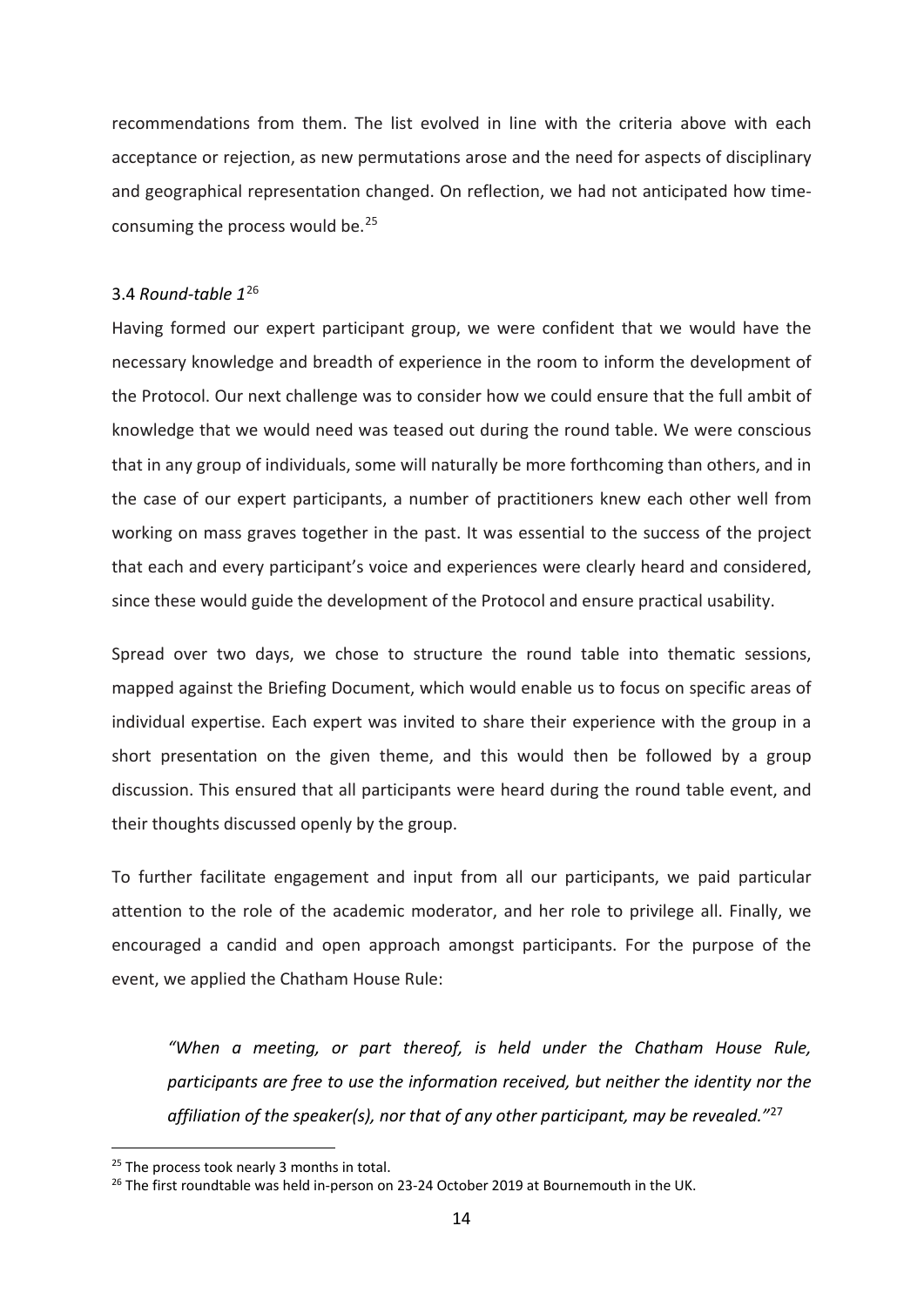With a number of different organisations represented at the round table event, each organisation with its own mission and agenda, the importance of project independence – the 'academic independence' we had hoped would envelope the development of the Protocol – emerged in practice by virtue of holding the event at an academic institution. We sought to reinforce that independent stance with an introductory message urging the exploration of the subject matter from a point of mutual curiosity and impartiality, a desire for an increased understanding and the improvement of practice, reflected and anchored in turn in law.

Finally, on reflection, and something not explicitly contemplated from the outset, was the need to gain all expert participants' trust in us both personally and professionally, in order to elicit open and frank information, including examples of when things had not gone as well as they might have hoped.<sup>[28](#page-14-0)</sup> Naturally, careful communication of the schedule, updates and planning aspects were communicated ahead of the event, but until the experts actually arrived and engaged with us, the round table environment, other participants and the topic, they too were taking a gamble with their time. It was important to us as the project team to repay and strengthen that initial willingness to participate and the commit to the project, and the reason why we planned the event in great detail and with care.

#### 3.5 *Definitions and Scope*

In light of the need for the group of experts to work together towards a singular goal, it was important for us to determine a common basis of understanding at the outset, including the intended scope of the project.<sup>[29](#page-14-1)</sup> In order to delineate the scope of the Protocol, a set of definitions had to be agreed; definitions that were flexible and yet clear enough for comprehensive standard setting in light of the applicable law, that reflected socio-political,

<sup>&</sup>lt;sup>27</sup> Chatham House, 'Chatham House Rul' <https://www.chathamhouse.org/about-us/chatham-house-rule> accessed 14 June 2021.

<span id="page-14-0"></span><sup>28</sup> Charles Hardy, 'Trust and the Virtual Organization', 1995 May-June, *Harvard Business Review* 40, noting at 44 'virtuality requires trust to make it work: Technology on its own is not enough'. On the role of trust in research, see J. David Lewis and Andrew J. Weigert 'The Social Dynamics of Trust: Theoretical and Empirical Research, 1985 – 2012', 2012, 91:1 *Social Forces*, 25–31; Sirkka Jarvenpaa and Dorothy Leidner 'Communication and Trust in global virtual teams' (1999) 10 *Organisational Science*, 791.

<span id="page-14-1"></span> $29$  This need to establish a shared or common language between disciplines is recognised, for example, in Robert Cryer, Tamara Hervey and Bal Sokhi-Bulley, *Research Methodologies in EU and International Law* (Hart 2011) 76-77.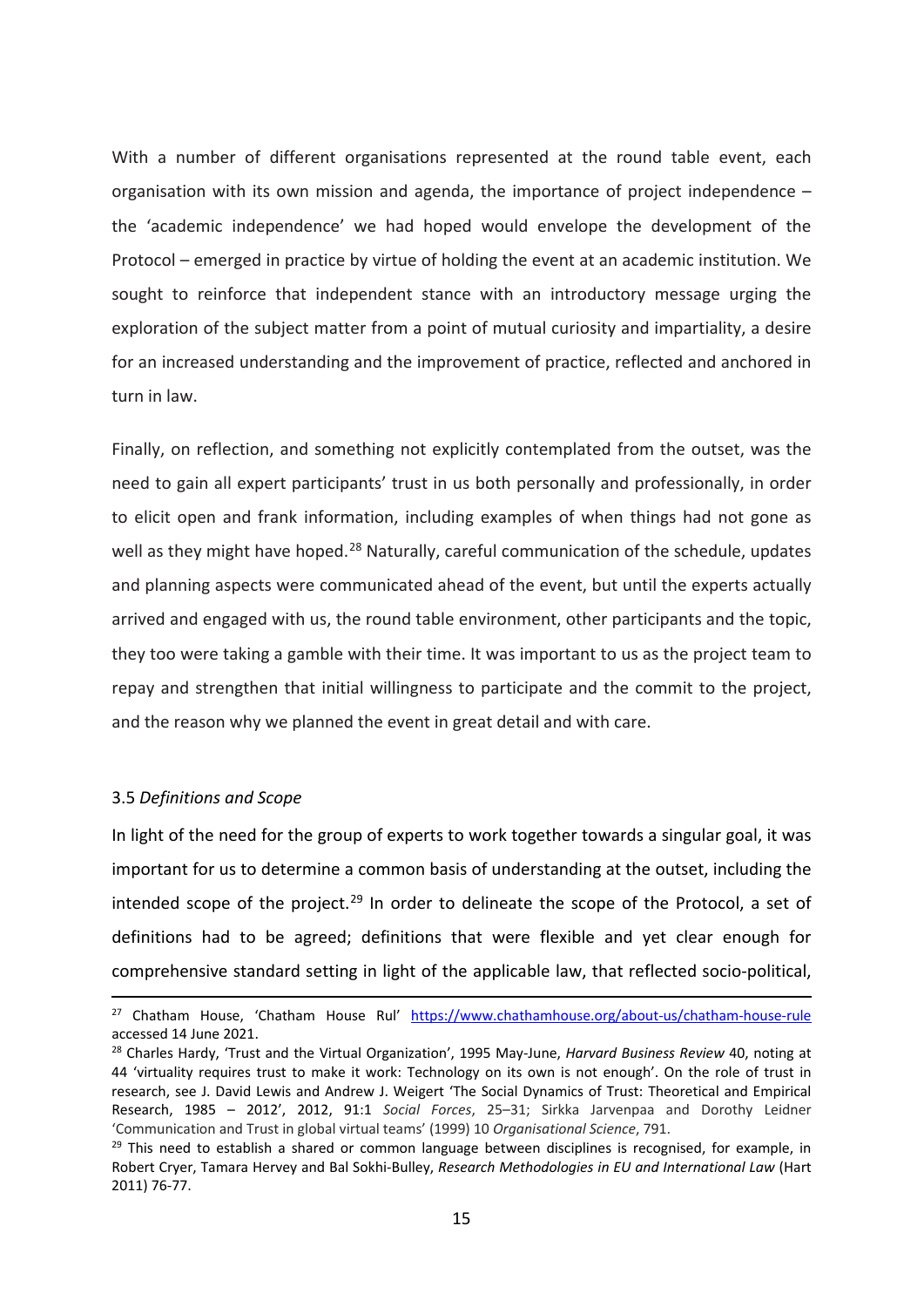cultural and religious variety and were scientifically robust. Our aim was to keep the amount of definitions to a minimum, concentrating solely on core terms as a basis for the content of the output.

The following definition of mass grave is used in the Protocol:

'a site or defined area containing a multitude (more than one) of buried, submerged or surface scattered human remains (including skeletonised, commingled and fragmented remains), where the circumstances surrounding the death and/or the body-disposal method warrant an investigation as to their lawfulness'.

This definition is the product of detailed and lengthy debate and discussion between experts from multiple disciplines. The definition was finally found to have meaning for all participants, irrespective of discipline, and it has since been recognised by the UN Special Rapporteur in her report on the subject.<sup>[30](#page-15-0)</sup>

In addition to the need for definitions in the document, we needed to establish clear limits for the Protocol itself. Mass graves can arise for a number of reasons, including through conflict, human rights abuses, migration, natural and man-made disaster. There was strong feeling amongst participants that the Protocol should encompass a broad array of contexts, although support for which contexts should be covered varied between participants.

In order that it did not become overly broad or unwieldy, we opted (reluctantly) to confine the contextual remit of the Protocol to mass graves arising in the context of gross human rights abuses and conflict, both internal and international. This means that, *sensu stricto*, mass graves that arise as a result of migration are not included, unless they occur as an aspect of enforced disappearance. Their governance is often complicated by the use of the sea as a migratory route. Although, of course, deserving of dignified treatment and protection through a comprehensive, non-discriminatory human rights framework, are not afforded the full legal attention of the Protocol. Nor are mass graves that occur as a result of

<span id="page-15-0"></span><sup>&</sup>lt;sup>30</sup> UNGA, Report of the Special Rapporteur on 'Human rights standards and possible steps towards the respectful and lawful handling of mass graves' (12 October 2020) UN Doc A/75/47919, para 12.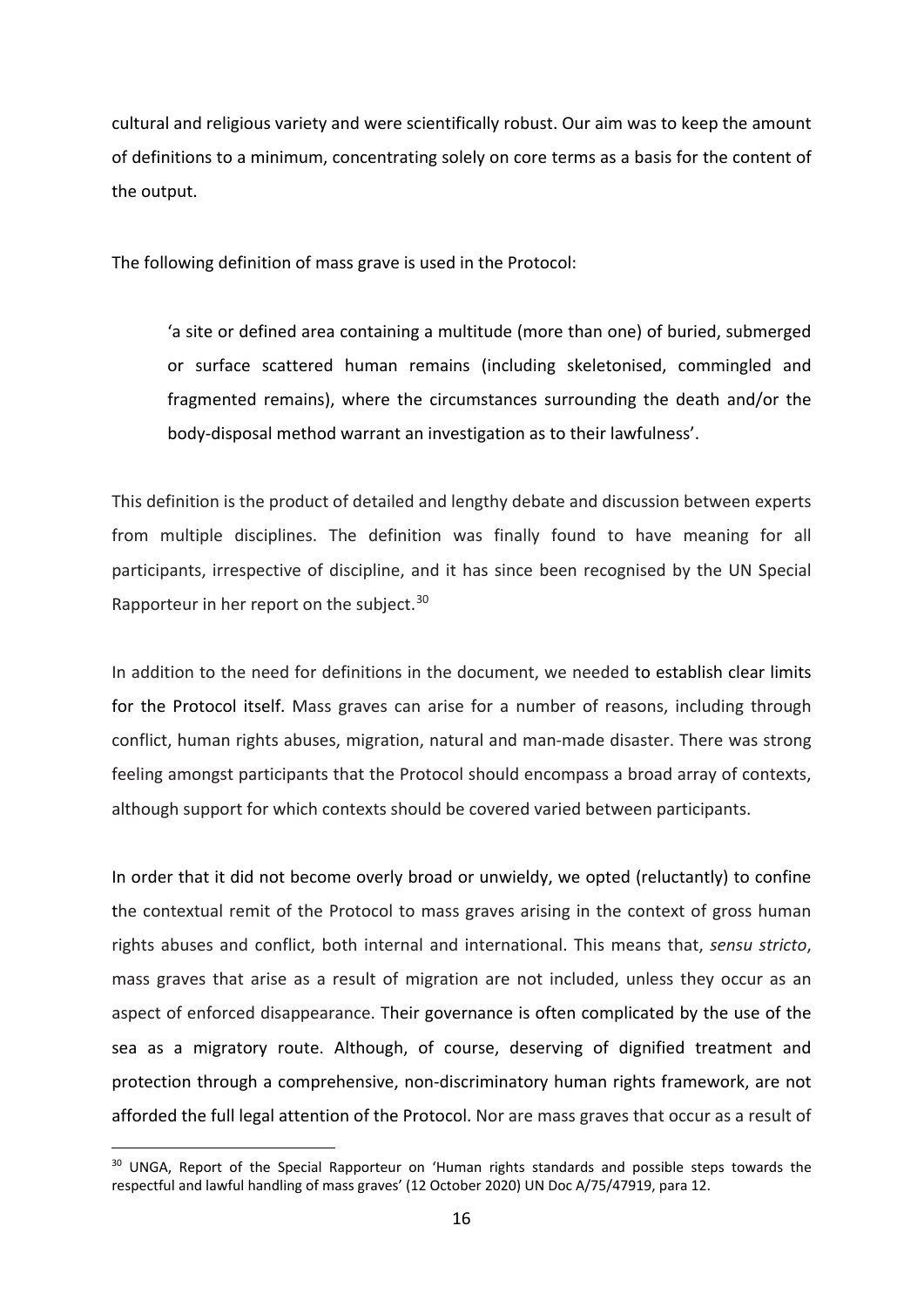disasters, unless the burial method is legally dubious. The decision to exclude these potential sites from the ambit of the Protocol was not an easy one, but it felt necessary for us to contain the project within boundaries that were practically workable for us, as well as to avoid the production of a document which, by seeking to apply to all possible contexts simply became abstract and unusable for practitioners. That said, whilst the contexts and legal spheres may be different to that addressed in the Protocol, the protection and investigative standards are still relevant to the extent that there is clear consensus among the practitioners: 'The quality of investigation and due process guarantees remain the same.'<sup>[31](#page-16-0)</sup>

#### 3.6 *Progressing the Protocol: Analysing the data and the Consultation processes*

In the months following roundtable 1, in light of the presentations and discussions that had taken place, we reviewed and revised the briefing document, which now took the form of the draft Protocol. Where specific thematic areas required development or potential gaps had been identified, we engaged directly with individual expert participants, based upon their expertise, in order to develop aspects of the Protocol in line with the suggestions made.

The chronological structure of the briefing document ended up serving as our template for the analysis of the data generated both through the engagement with experts at the roundtable and the consultation process. And in a sense, structuring into themes and aspects of the entire mass grave process from discovery to commemoration facilitated thematic analysis. [32](#page-16-1)

Thematic analysis aims to identify, analyse and report recurring themes from within the data set<sup>[33](#page-16-2)</sup> without necessarily being tied to a theoretical framework.<sup>[34](#page-16-3)</sup> Whilst being a

<span id="page-16-0"></span><sup>31</sup> Hugh Tuller and Mercedes Salado Puerto 'Forensic Science International' (2017) 279 *Forensic Science International* 219, 225. An alternative would have been to limit the context from the outset but the limitation coming from within the project also confirms this as a further area for research and thus a research agenda for the authors.

<span id="page-16-3"></span><span id="page-16-1"></span><sup>32</sup> See, for example, Richard Boyatzis, *Transforming Qualitative Information. Thematic Analysis and Code Development* (Sage 1998) and Nigel King, 'Using Templates in the Thematic Analysis of Text' in: Catherine Cassell and Gillian Symon (eds), *Essential Guide to Qualitative Methods in Organizational Research* (Sage 2004b).

<span id="page-16-2"></span><sup>33</sup> Thematic analysis in this sense is very close to grounded theory, but without the theoretical commitments grounded theory demands: namely the generation of one theory at the end of the process (Virginia Braun and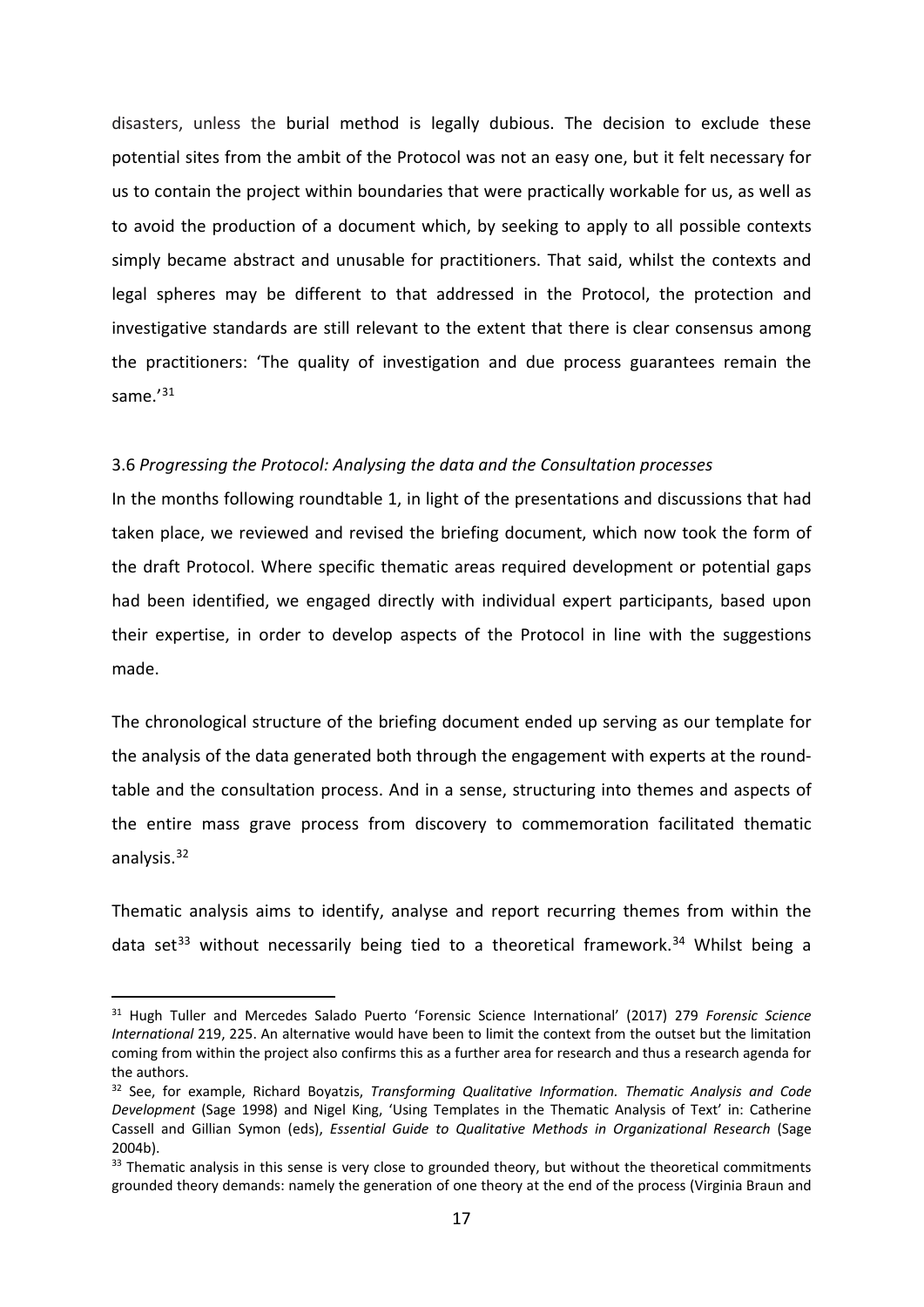'foundational method for qualitative analysis',  $35$  it is also a method in its own right, offering great flexibility: its findings are usually easily accessible to readers as it summarises a large body of data into a manageable size without losing the richness of the data,<sup>[36](#page-17-1)</sup> something that suited a multi-disciplinary project such as ours, and hopefully appeals to a multidisciplinary audience. Thematic analysis is also considered a useful tool in generating unanticipated themes and knowledge which can inform policy changes. $37$  Themes can be generated inductively from the data or deductively from a theory or previously-designed theoretical framework.<sup>[38](#page-17-3)</sup> Moreover, themes can be discovered at a semantic and explicit level or at a more latent and interpretive level depending on the research questions and epistemological stance.

So what did that mean for us and the development of the Protocol? We repeatedly examined the notes from the round-tables to see where points raised by the experts added to the development of clear guidelines, and how they related to the legal provisions, practice and existing literature. Through this process, a high-level synthesis was achieved.

We organised and categorised our data in light of our themes and revisited the themes themselves (for example we merged two different themes into a section on Justice, but separated out a section on Commemoration). This analysis allowed us to collaboratively fine-tune the precise structure and content of the Protocol.

Such analysis inevitably required us to make a number of judgment calls: much discussion and care went into the final presentation of the Protocol, ensuring that individual contributions, from all experts, whether during the round-tables or the consultation phase, were weighed according to the individual's expertise as well as relevance for the research question. In practical terms this meant, for example, the comments of a judge on admissibility rules would be deemed more valuable and could potentially take precedent over statements on the same topic made by a forensic practitioner.

Victoria Clarke, 'Using Thematic Analysis in Psychology' (2006) 3 *Qualitative Research in Psychology* 77 and Anselm Strauss and Juliet Corbin, *Basics of Qualitative Research: Grounded Theory Procedures and Techniques*  (Sage 1990)).

<sup>&</sup>lt;sup>34</sup> Braun and Clarke (ibid).

<span id="page-17-0"></span><sup>35</sup> Ibid 78.

<span id="page-17-1"></span> $36$  Boyatzis (n 39).

<span id="page-17-2"></span><sup>&</sup>lt;sup>37</sup> Braun and Clarke (n 40) 78.

<span id="page-17-3"></span><sup>&</sup>lt;sup>38</sup> Bovatzis (n 39).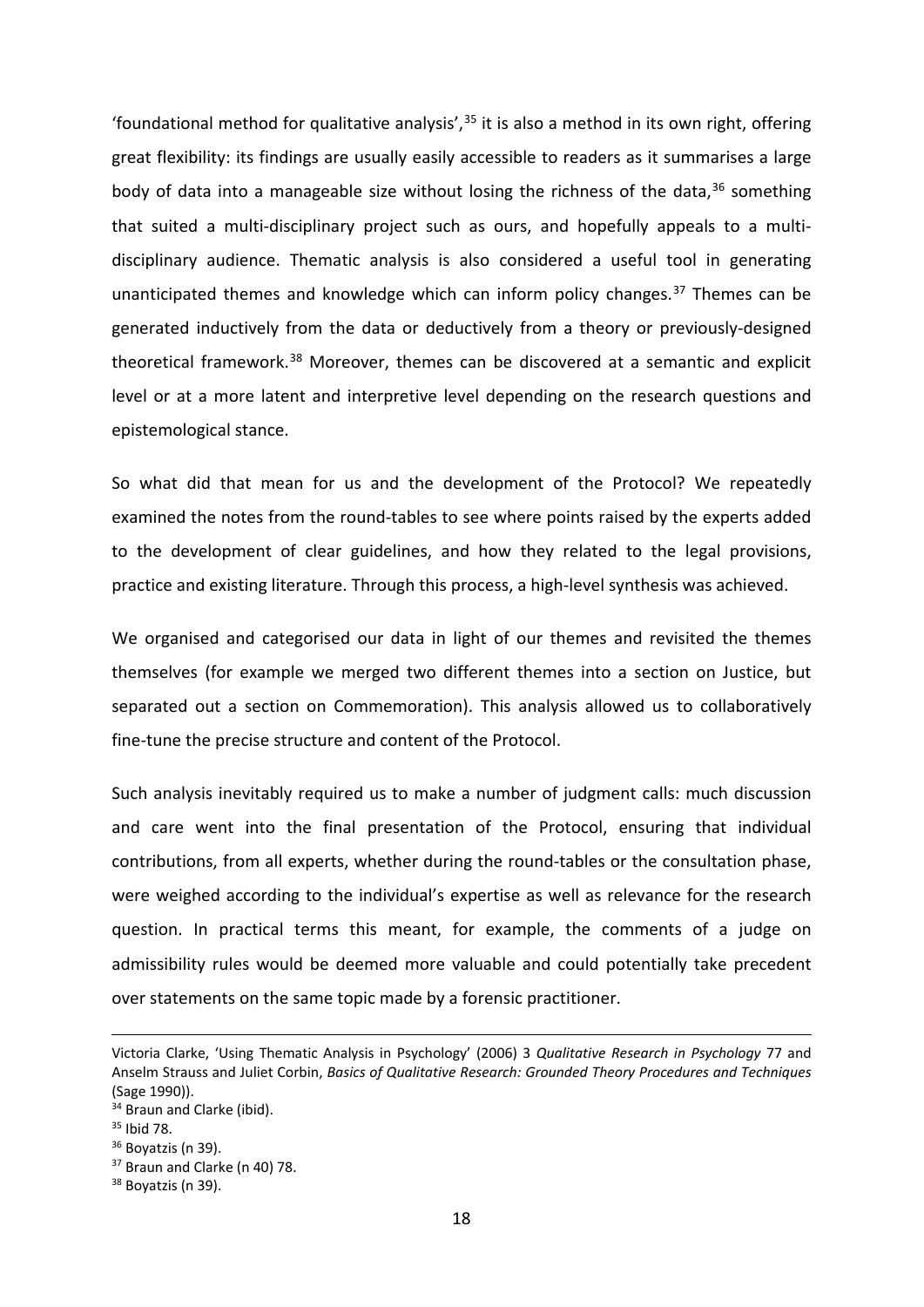We also took care to safeguard the quality and credibility of the Protocol through *clear and transparent* processes at all times, safeguarded through an audit trail of clearly backed up versions of the progressing Protocol so we could revisit any former iteration if needed. At the end of the analysis, we were confident that our collection of information was accurate, complete *and credible* [39](#page-18-0) Having two researchers work in tandem, negotiating each insertion, edition or deletion from the Protocol together, was essential, and where doubt remained, we sought the advice of specific experts to double-check the exact wording of the content to be included. This was particularly important for Appendix 2 and the roles and expertise identified within.

The analysis and consultation phase coincided with the period when the global pandemic emerged, resulting in various lockdowns, caring duties, home schooling, shielding activities and so on.<sup>[40](#page-18-1)</sup> Having both school-aged children, we nonetheless persevered with both. For the consultation, in total we contacted 45 experts from various disciplines who were unconnected to the project to ask for their thoughts on the draft Protocol. The experts were again identified on the basis of their disciplinary expertise or academic/practitioner specialism, and we sought once more to ensure a broad geographical range of experiences were reflected in the review process. The purpose of the review was to enable us to test the accuracy, completeness and practical usability of the draft Protocol beyond our initial group of participants. In order to enable reviewers to give their feedback freely, we invited them to provide comments on a confidential, unattributed basis.

These reviews took a number of months to come back to us, mostly with contrite apologies as Covid-19 derailed most peoples' working practices. The comments received were, however, priceless in progressing the research output and, as so often, the generosity shown in time, thought and consideration was humbling.

<span id="page-18-0"></span><sup>39</sup> This essentially indicated data-saturation. See, for example, Clive Seale, 'Quality in Qualitative Research' in: Clive Seale and others (eds), *Qualitative Research Practice* (Sage 2004); Braun and Clarke (n 144) and Jennifer Fereday and Eimear Muir-Cochrane, 'Demonstrating Rigor Using Thematic Analysis: A Hybrid Approach of Inductive and Deductive Coding and Theme Development' (2006) 5(1) *International Journal of Qualitative Methods* 1.

<span id="page-18-1"></span><sup>&</sup>lt;sup>40</sup> For more on navigating the impact of the pandemic on research methods, see, for example, 'Adapting Research Methodologies in the Covid-19 Pandemic: Resources for researchers', University of Washington, 2020 [https://earthlab.uw.edu/wp-content/uploads/sites/26/2020/07/uts-adapting-research-methodologies](https://earthlab.uw.edu/wp-content/uploads/sites/26/2020/07/uts-adapting-research-methodologies-covid-19-pandemic-resources-researchers.pdf)[covid-19-pandemic-resources-researchers.pdf](https://earthlab.uw.edu/wp-content/uploads/sites/26/2020/07/uts-adapting-research-methodologies-covid-19-pandemic-resources-researchers.pdf) accessed 13 June 2021; Anna Playle 'Reimagining creative research methods and collaborative relationships in the context of Covid-19' blog of the British Educational Research Association, 14 April 2021.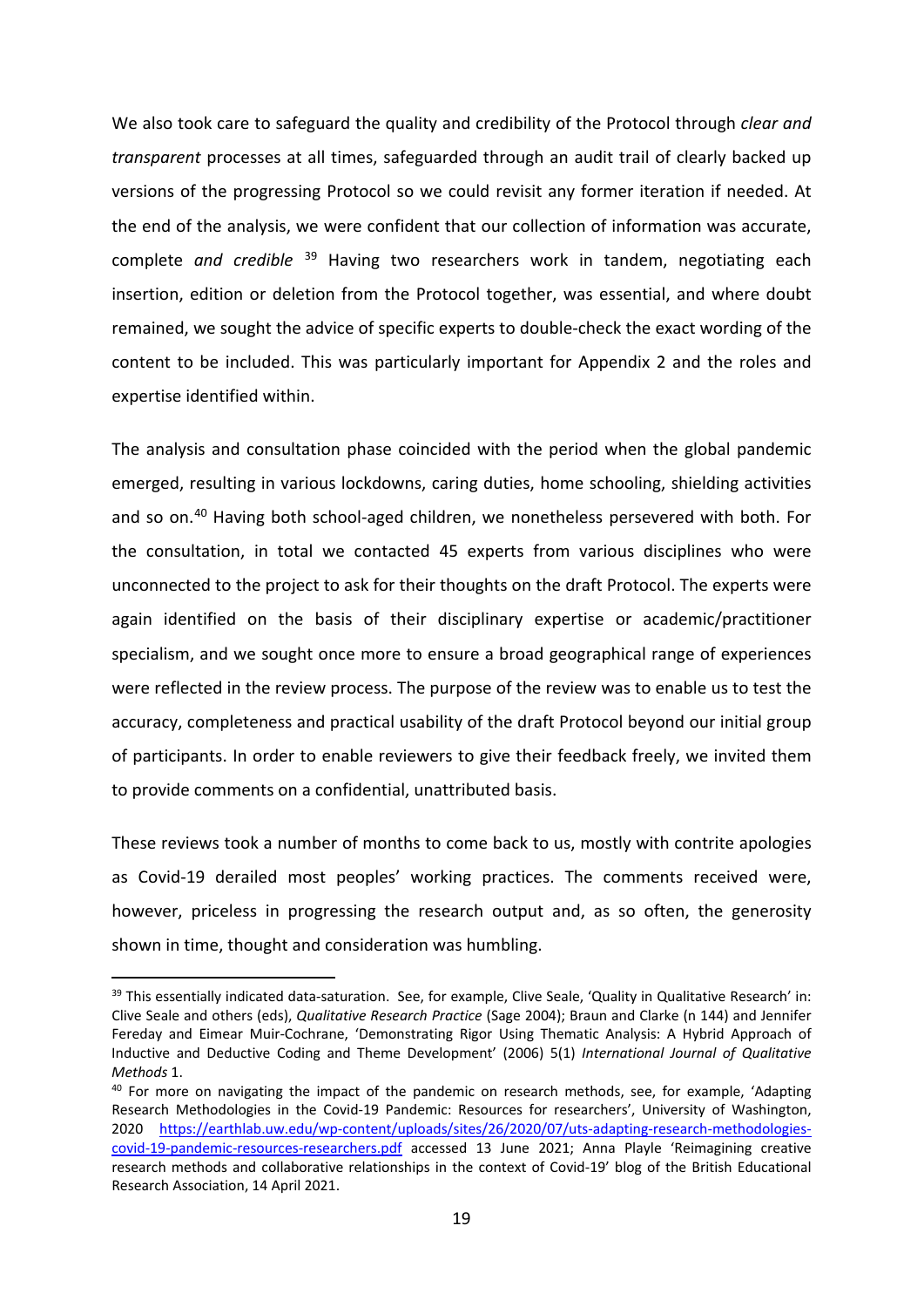Technology enabled us to work on the text through screensharing function, google docs share, and, as and when the internet was in too high-a-demand by other household users, the phone.

The delays did, however, mean that we sought a no-cost extension from our funder, which was granted within a few days of requesting it, thus safeguarding our ability to adapt the second round table.

# 3.7 *Round-table 2*[41](#page-19-0)

By the beginning of June it became apparent that running a physical event amidst a pandemic was not going to be feasible. Drawing on teaching and learning expertise of conducting lectures and seminars for students online that had been gained in the preceding months, our plans for round-table 2 converged on a virtual event, housed on the Microsoft Teams platform (as the IT-supported platform of the institution). The virtual meeting was held over two days, and we proceeded on the basis that experts could 'join' by topic of interest, rather than attending the whole event, in order to ease additional pressures on their time commitments imposed by the pandemic, as well as any strain or fatigue that very lengthy virtual meetings might threaten.

By that time in the pandemic, all participants were very familiar with meetings held virtually, and so the proposal for a virtual round-table was readily accepted, and presented no significant technological difficulties. We limited each session to 45 minutes, building in sufficient breaks to enable participants to step away from their screens. Whilst virtual platforms have the advantage of not requiring the arrangement of catering and room bookings, a reliable team of support was nonetheless important to the event: we had a designated team member to liaise between the expert and the institutional IT support, and a notetaker (we did not record proceedings to allow open discussion).

For those unable to attend, and to ensure expert engagement was not curtailed or limited by time zones, internet connectivity, caring duties and other commitment, we offered

<span id="page-19-0"></span><sup>41</sup> Held on 9-10 September 2020.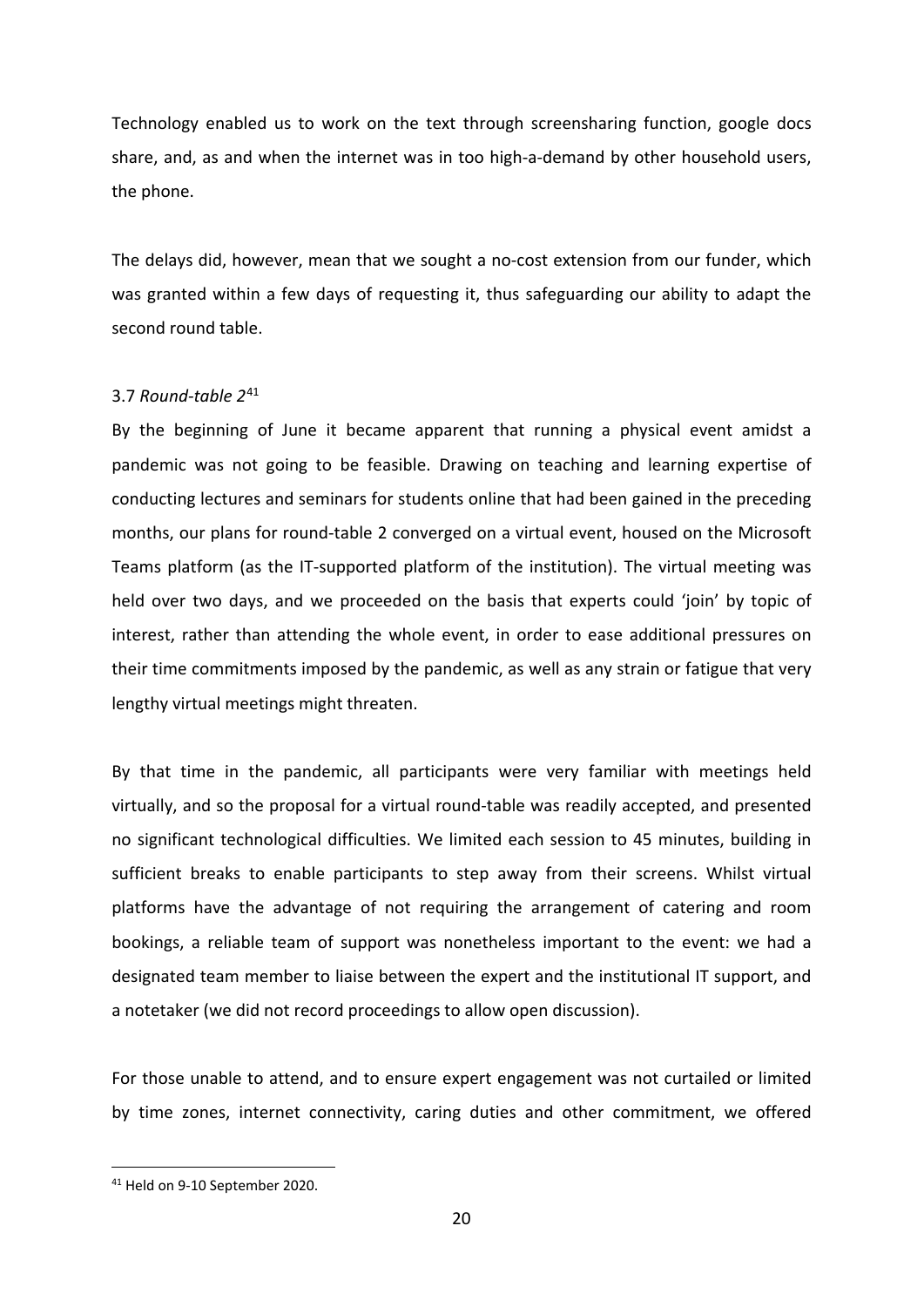follow-up in the weeks immediately after the virtual event resulting in a number of repeatemail exchanges with a handful of individuals.

In practice, holding the first round-table in person, and the establishment of trust and goodwill that the event had given us, proved to be crucial to the success of the second round-table event. Expert participants willingly engaged with the event, and although there was an option to attend on a theme-by-theme basis, a number of participants joined us for the full period. In one case, due to time zone differentials, a participant attended both days in what was, for them, the early hours of the morning.

The point of the second round-table was to examine, discuss and agree the various sections of the revised draft Protocol, which incorporated the thoughts of our 45 external expert reviewers (as far as they were relevant and fell within the remit of the project). We also aimed to discuss next steps for the Protocol, including impact and dissemination. In order to guide discussion, we had specific questions prepared for each section, and we opened the event with a clear exposition of broad points we hoped to address:

- I. Have we covered all major points in the Protocol?
- II. Have we portrayed them accurately from the perspective of your discipline?
- III. And above all: is the Protocol a practicable and helpful tool?

The technology facilitated working with text on screen remarkably well and we were able to progress and finalise a number of points, including the exact wording of parts of the document and the flow-diagrams contained in the appendices. To be clear, we would have rather engaged with our experts in-persons but felt that, to progress and conclude the project, the use of an online platform such as Teams was a meaningful substitute. As always, professional and personal circumstances dictate what works best for individuals. While for some the technology made participation easier (due to reduced travelling and ease of scheduling) for others technology remains a poor substitute for face-to-face discussion.

#### 3.8 *Reporting results*

In addition to producing an instrument that was multidisciplinary, anchored in legal norms and accurate in terms of content, our aim was to ensure that the Protocol was also

21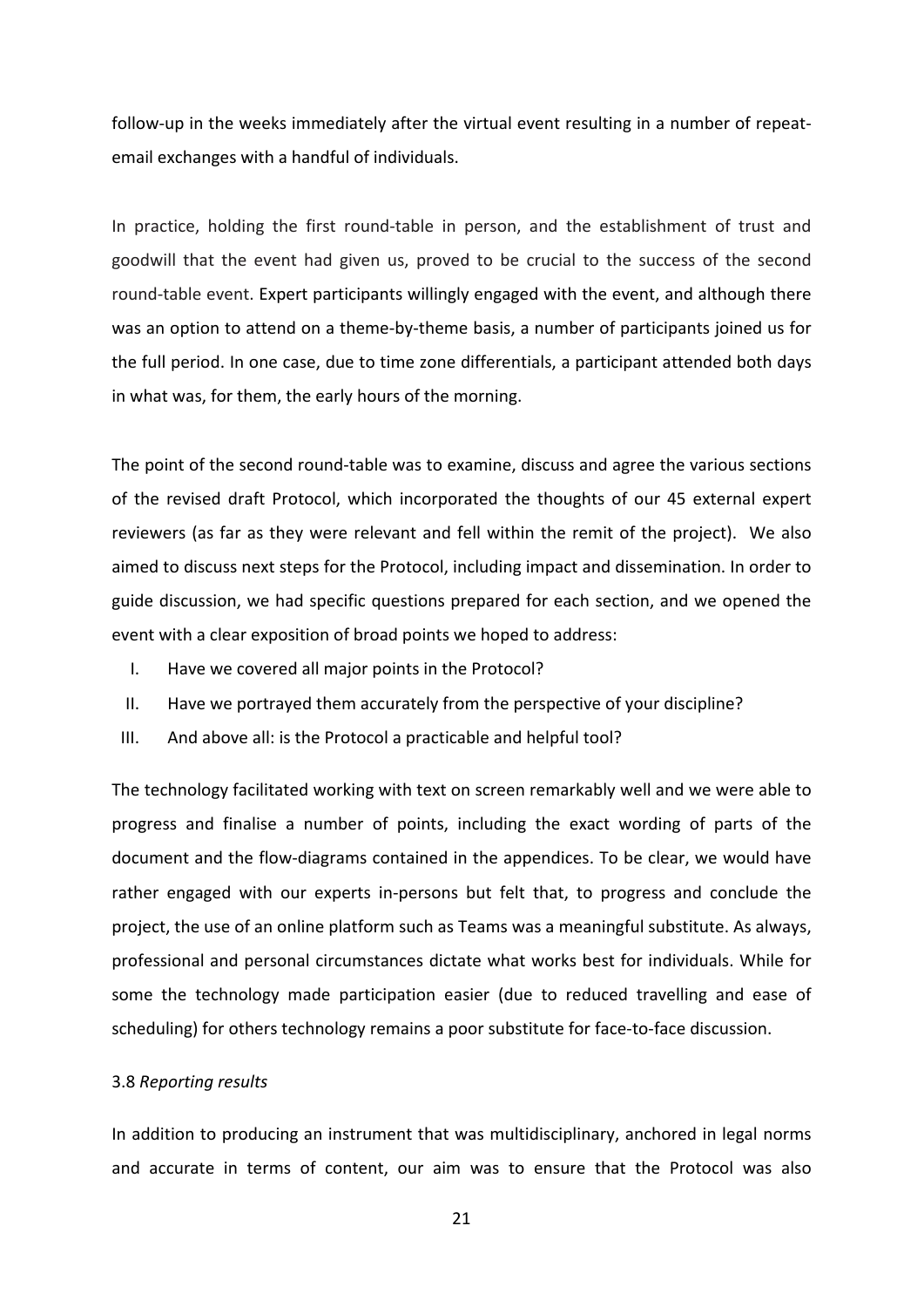practicable for a diverse audience. Accessibility of the Protocol was a key concern for us in its design, so that we could create a visually clear tool that would help stakeholders navigate the law, scientific and societal aspects of mass grave investigation and protection efforts. Engagement with expert practitioners for the purpose of developing the Protocol effectively enabled us to test our written approach, including the presentation of materials.

Our initial decision to adopt a chronological style for the Protocol was endorsed by our participants, and so the finalised document includes sections on: (A) the discovery and safe reporting or mass graves; (B) their Protection; (C) Investigation of the site; (D) Identification of human remains; (E) the return of human remains to families; (F) Justice related aspects of the process and, finally, (G) Commemoration. Each section of the Protocol leads with a statement of applicable legal norms (we retained colour-coding for ease of readability) and is followed by an explanation of different steps (in non-legalistic language), actors and considerations relating to the stage indicated.

Mindful of the need to produce a document that did not appear overly lengthy or unwieldy, we chose to incorporate into the document a list of 'Overarching Operating Principles'; standards of practice that should inform the conduct of the mass grave operation in its totality, applying at all stages and to all engaged actors. These were front-loaded in the document, avoiding the need for their repetition at each written stage of the Protocol. The overarching principles that we chose to incorporate comprise the following: (1) Do no harm; (2) the need to ensure the Physical and Emotional Safety of all actors; (3) Independence and Impartiality of approach; (4) Confidentiality and respect of personal details and identifying materials; (5) Transparency of process; (6) Communication with families, communities and the media; and (7) the need to Manage Expectations. These principles, in turn, were identified following a thorough review of a number of different standard-setting instruments, including the Minnesota Protocol, Basic Investigative Standards for First Responders to International Crimes,<sup>[42](#page-21-0)</sup> the UN's Guiding Principles for the Search for Disappeared Persons<sup>[43](#page-21-1)</sup> and the Principles on Cooperation between Civil Society Actors and

<span id="page-21-0"></span><sup>&</sup>lt;sup>42</sup> Global Rights Compliance (2016), 'Basic Investigative Standards for first Responders to International Crimes', <https://www.globalrightscompliance.com/uploads/2a712b82b7363354be0b3b5011d71795.pdf> accessed 13 March 2021.

<span id="page-21-1"></span><sup>43</sup> United Nations Committee on Enforced Disappearance, Guiding Principles for the search for disappeared persons (8 May 2019) UN Doc CED/C/7.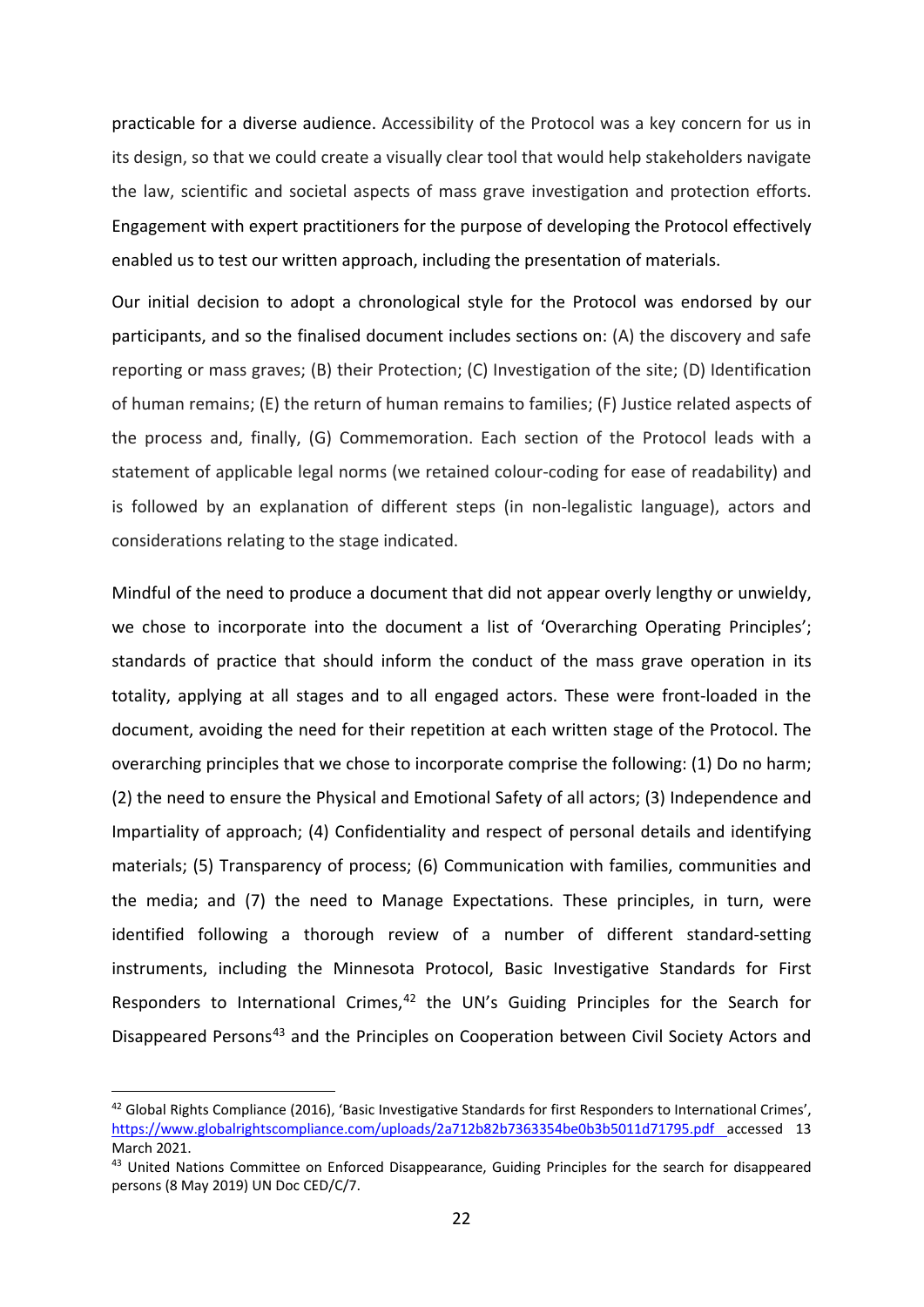Judicial Mechanisms in the Prosecution of Conflict-Related Sexual Violence.<sup>[44](#page-22-0)</sup> The overarching principles were tailored to the subject matter and refined through discussion with the expert participants in order to ensure that they were realistic, as opposed to aspirational, in practical terms.

A further addition to the final version of Protocol, on the recommendation of expertparticipants, was a number of Appendices comprising the most relevant Guidelines, Principles, Handbooks, Good Practice Manuals and Protocols for further reading, with easyto-access URLs; definitions of core mass grave investigative staff; flowcharts on mass graverelated processes and a checklist for office planning.

Finally, our inability to hold an in-person second round-table event meant that we had budgetary savings, and we were able to utilise these to further enhance the potential reach and usability of the Protocol. Eleven translated versions of the instrument have been prepared, to reach as many areas of the world as possible. Our expert participants guided us once again – this time on the choice of languages for translations. In addition, an English audio version has been produced to further aid accessibility and to serve as a model for future translation into spoken languages only.

## **4. Concluding thoughts: Influencing future practice and policy**

The Protocol is geared towards practical operationalisation, to assist those acting on behalf of civil society, international organisations, state authorities and victims groups to effectively deal with mass graves resulting from widespread human rights violations and conflict. Central to the project is the need to ensure that survivors' rights are respected and justice mechanisms are supported. Individual and societal impacts are progressed through the invaluable contributions of expert participants, who, in turn, are instrumental in advancing the rights of survivors through their work in advocacy, policy development, policy implementation or courts of law. To that end, the Protocol has been endorsed and

<span id="page-22-0"></span><sup>44</sup> Author 2, (2017), accessed 13 March 2021.